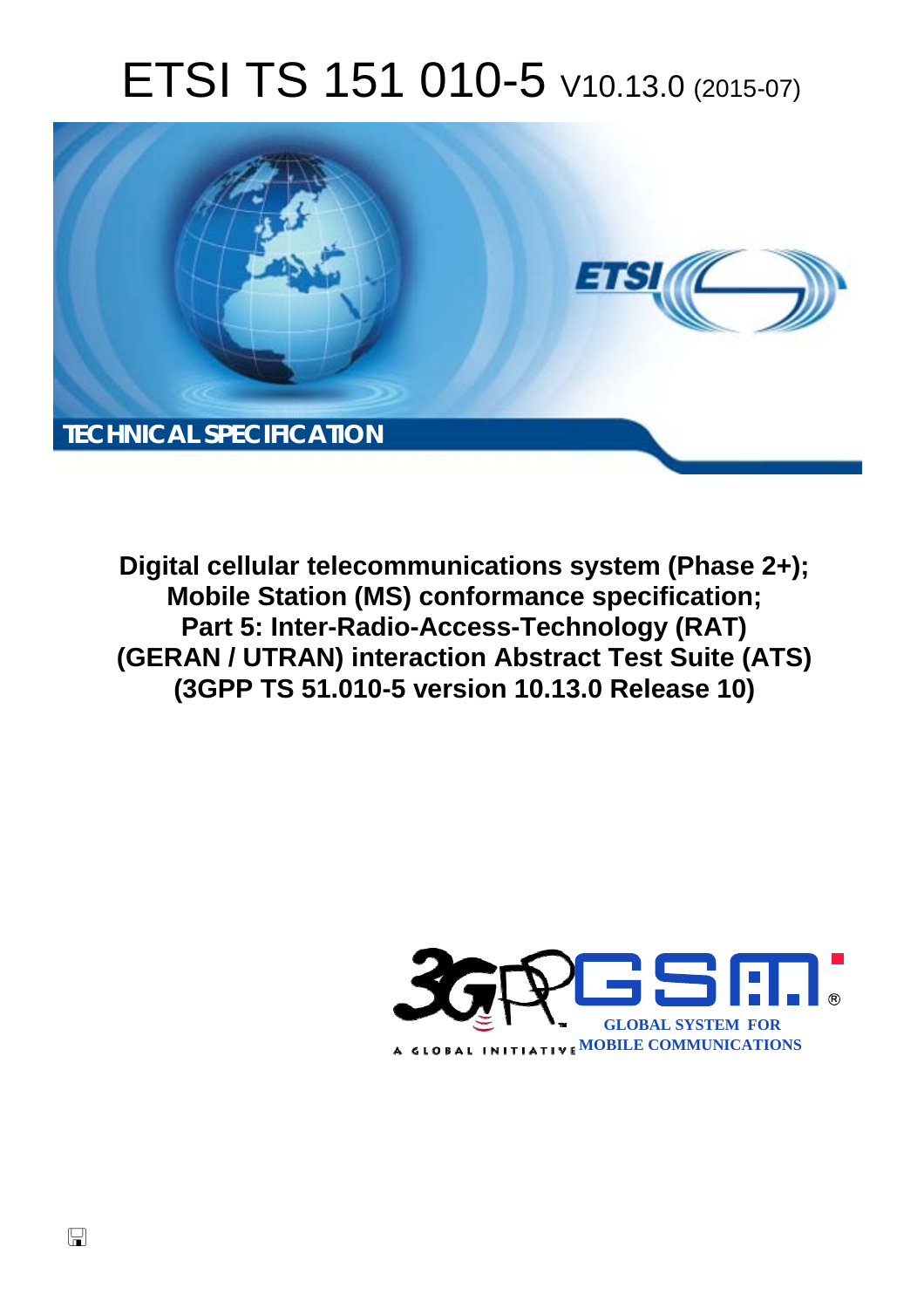Reference RTS/TSGG-0351010-5vad0

> Keywords **GSM**

#### *ETSI*

#### 650 Route des Lucioles F-06921 Sophia Antipolis Cedex - FRANCE

Tel.: +33 4 92 94 42 00 Fax: +33 4 93 65 47 16

Siret N° 348 623 562 00017 - NAF 742 C Association à but non lucratif enregistrée à la Sous-Préfecture de Grasse (06) N° 7803/88

#### *Important notice*

The present document can be downloaded from: <http://www.etsi.org/standards-search>

The present document may be made available in electronic versions and/or in print. The content of any electronic and/or print versions of the present document shall not be modified without the prior written authorization of ETSI. In case of any existing or perceived difference in contents between such versions and/or in print, the only prevailing document is the print of the Portable Document Format (PDF) version kept on a specific network drive within ETSI Secretariat.

Users of the present document should be aware that the document may be subject to revision or change of status. Information on the current status of this and other ETSI documents is available at <http://portal.etsi.org/tb/status/status.asp>

If you find errors in the present document, please send your comment to one of the following services: <https://portal.etsi.org/People/CommiteeSupportStaff.aspx>

#### *Copyright Notification*

No part may be reproduced or utilized in any form or by any means, electronic or mechanical, including photocopying and microfilm except as authorized by written permission of ETSI. The content of the PDF version shall not be modified without the written authorization of ETSI.

The copyright and the foregoing restriction extend to reproduction in all media.

© European Telecommunications Standards Institute 2015. All rights reserved.

**DECT**TM, **PLUGTESTS**TM, **UMTS**TM and the ETSI logo are Trade Marks of ETSI registered for the benefit of its Members. **3GPP**TM and **LTE**™ are Trade Marks of ETSI registered for the benefit of its Members and of the 3GPP Organizational Partners.

**GSM**® and the GSM logo are Trade Marks registered and owned by the GSM Association.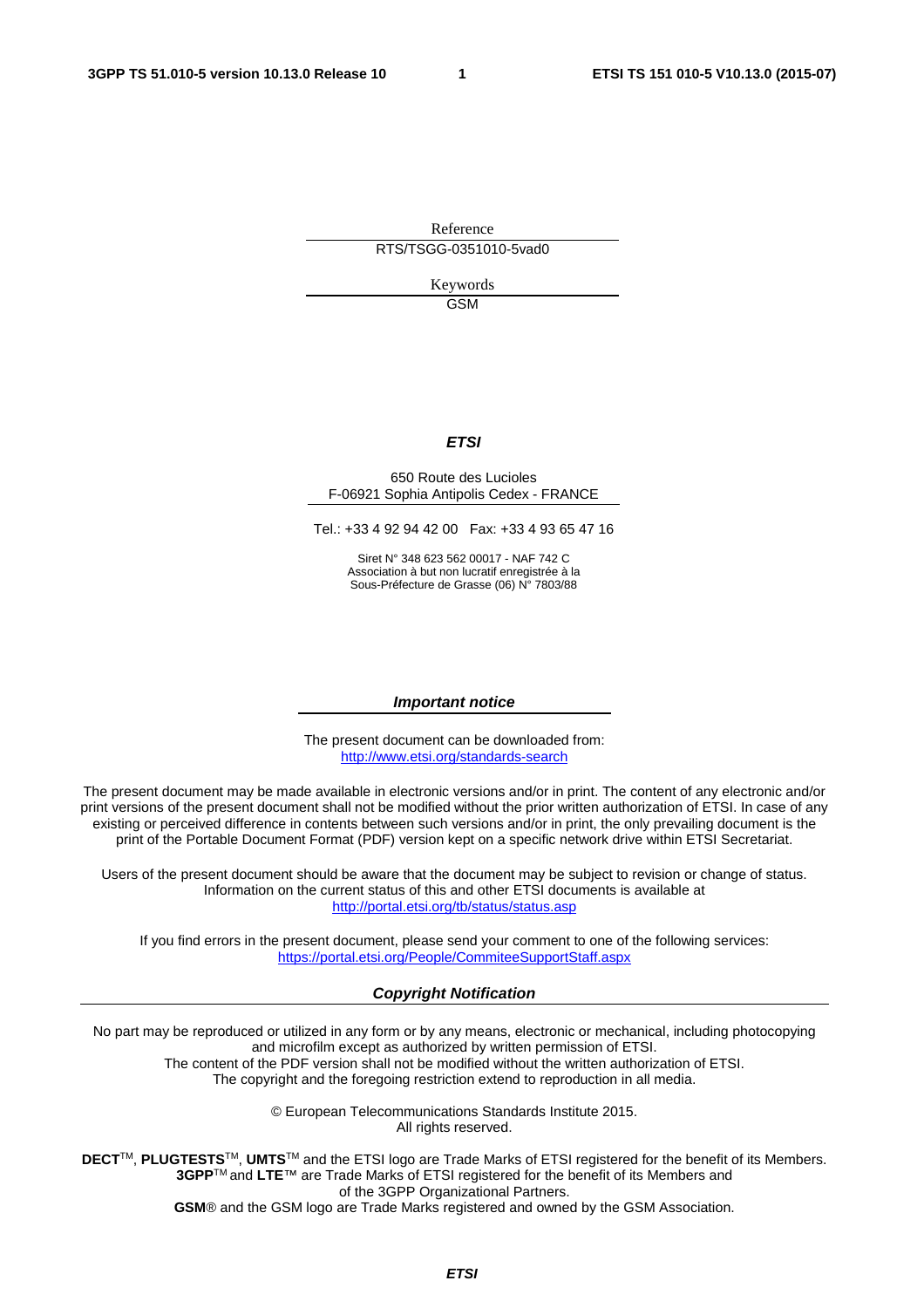### Intellectual Property Rights

IPRs essential or potentially essential to the present document may have been declared to ETSI. The information pertaining to these essential IPRs, if any, is publicly available for **ETSI members and non-members**, and can be found in ETSI SR 000 314: *"Intellectual Property Rights (IPRs); Essential, or potentially Essential, IPRs notified to ETSI in respect of ETSI standards"*, which is available from the ETSI Secretariat. Latest updates are available on the ETSI Web server [\(http://ipr.etsi.org\)](http://webapp.etsi.org/IPR/home.asp).

Pursuant to the ETSI IPR Policy, no investigation, including IPR searches, has been carried out by ETSI. No guarantee can be given as to the existence of other IPRs not referenced in ETSI SR 000 314 (or the updates on the ETSI Web server) which are, or may be, or may become, essential to the present document.

#### Foreword

This Technical Specification (TS) has been produced by ETSI 3rd Generation Partnership Project (3GPP).

The present document may refer to technical specifications or reports using their 3GPP identities, UMTS identities or GSM identities. These should be interpreted as being references to the corresponding ETSI deliverables.

The cross reference between GSM, UMTS, 3GPP and ETSI identities can be found under <http://webapp.etsi.org/key/queryform.asp>.

### Modal verbs terminology

In the present document "**shall**", "**shall not**", "**should**", "**should not**", "**may**", "**need not**", "**will**", "**will not**", "**can**" and "**cannot**" are to be interpreted as described in clause 3.2 of the [ETSI Drafting Rules](http://portal.etsi.org/Help/editHelp!/Howtostart/ETSIDraftingRules.aspx) (Verbal forms for the expression of provisions).

"**must**" and "**must not**" are **NOT** allowed in ETSI deliverables except when used in direct citation.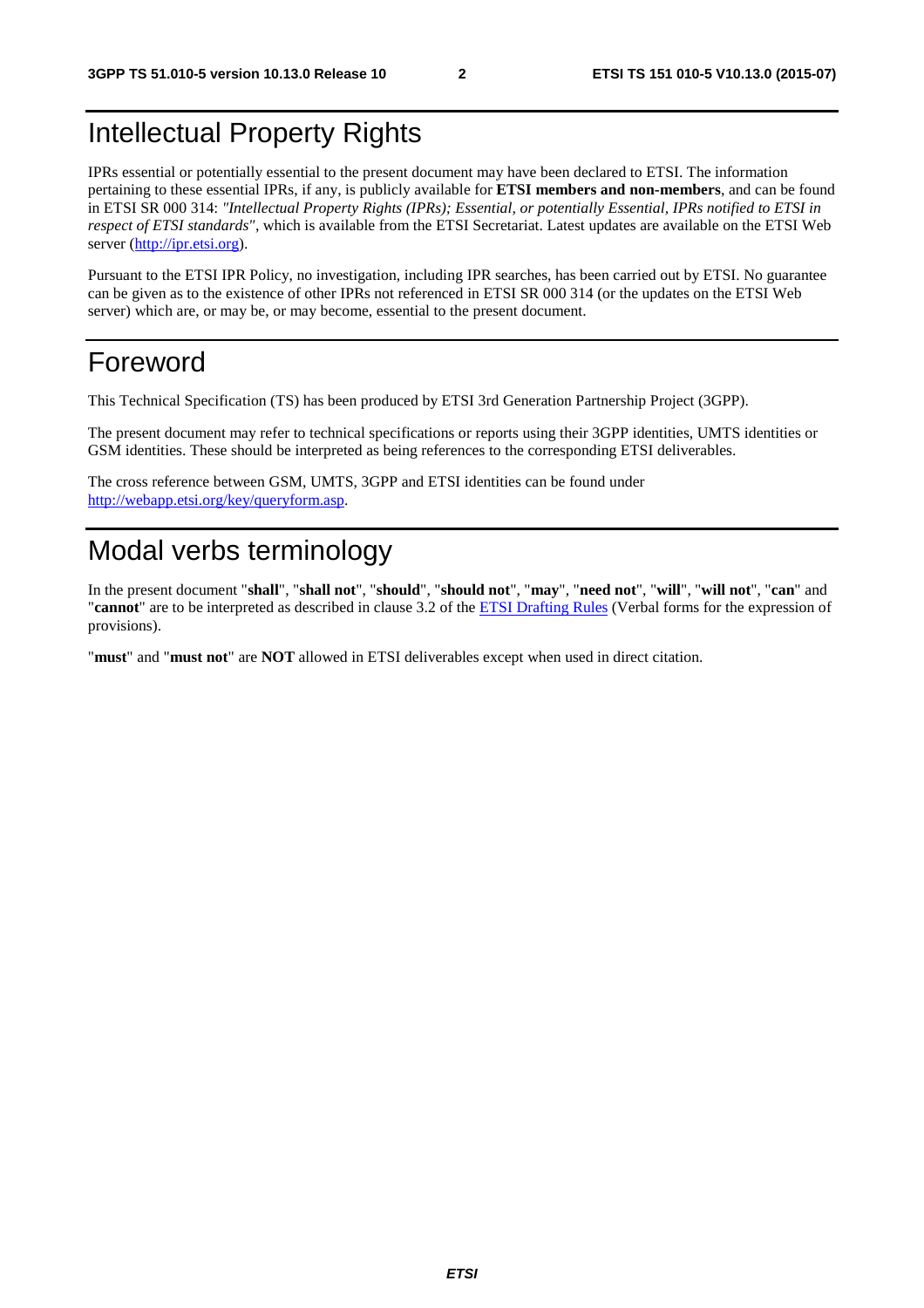$\mathbf{3}$ 

## Contents

| 1                                                         |                                                                             |  |
|-----------------------------------------------------------|-----------------------------------------------------------------------------|--|
| 2                                                         |                                                                             |  |
| 3<br>3.1<br>3.2                                           |                                                                             |  |
| 4                                                         |                                                                             |  |
| 5                                                         |                                                                             |  |
| 6                                                         | Specific Test Suite Operations for InterRAT GERAN to UTRAN Handover testing |  |
| 7<br>7.1<br>7.2<br>7.3                                    |                                                                             |  |
|                                                           | <b>Annex A (normative):</b>                                                 |  |
| A.1                                                       |                                                                             |  |
| A.2                                                       |                                                                             |  |
| A.2.1<br>A.2.2                                            |                                                                             |  |
|                                                           | <b>Annex B</b> (normative):                                                 |  |
| B.0                                                       |                                                                             |  |
| B.1                                                       |                                                                             |  |
|                                                           |                                                                             |  |
|                                                           | <b>Annex C</b> (normative):                                                 |  |
| C.1                                                       |                                                                             |  |
| C.2                                                       |                                                                             |  |
| C.3<br>C.3.1<br>C.3.2<br>C.3.3<br>C.3.4<br>C.3.5<br>C.3.6 |                                                                             |  |
| C.4<br>C.4.1<br>C.4.2<br>C.4.3<br>C.4.4                   |                                                                             |  |
| C.5<br>C.5.1<br>C.5.2                                     |                                                                             |  |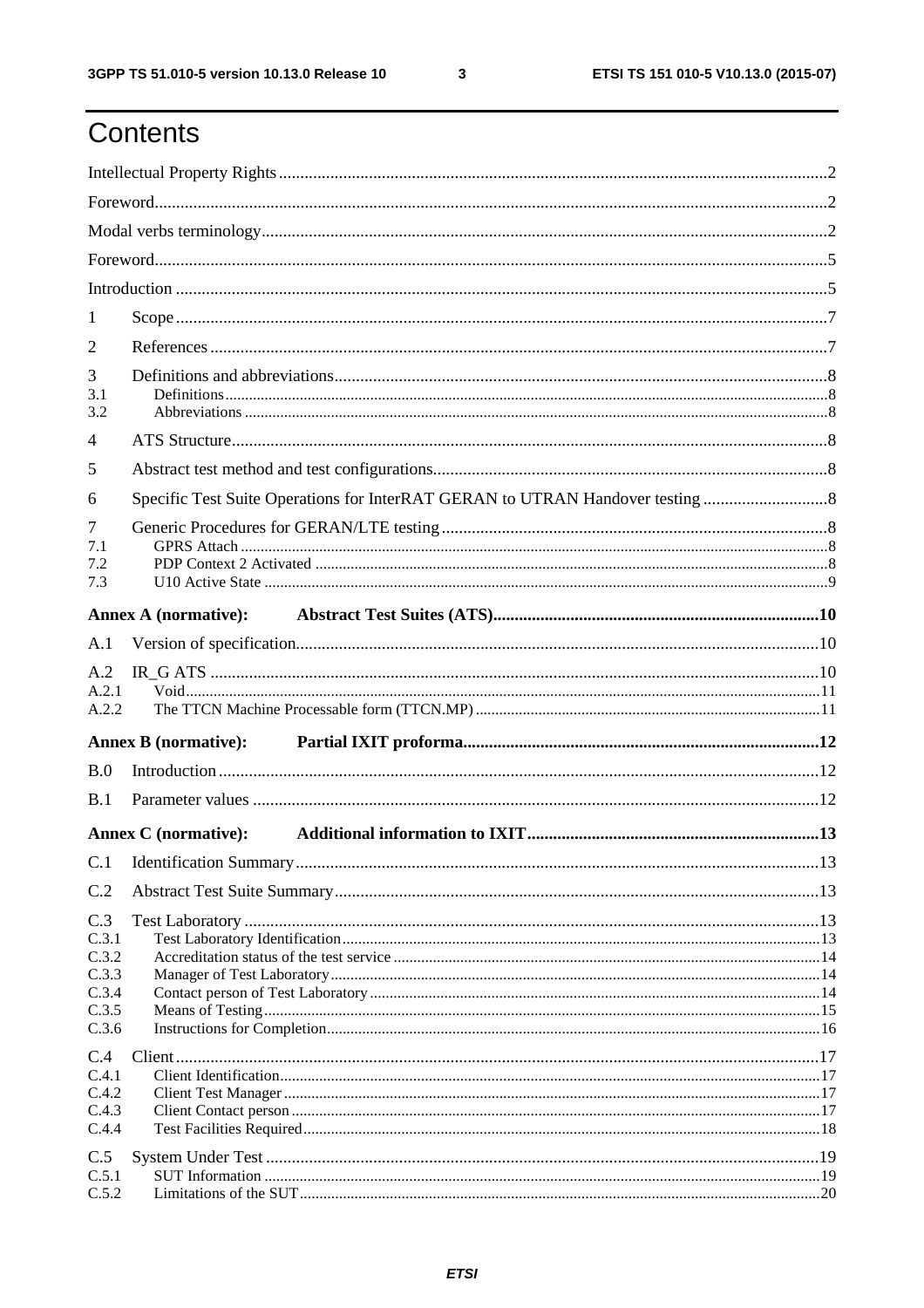$\overline{\mathbf{4}}$ 

| C.5.3 |                               |  |
|-------|-------------------------------|--|
| C.6   |                               |  |
| C.6.1 |                               |  |
| C.6.2 |                               |  |
| C.7   |                               |  |
| C.7.1 |                               |  |
| C.7.2 |                               |  |
| C.7.3 |                               |  |
|       | <b>Annex D</b> (normative):   |  |
|       | <b>Annex E</b> (informative): |  |
| E.1   |                               |  |
|       | <b>Annex F</b> (informative): |  |
|       |                               |  |
|       |                               |  |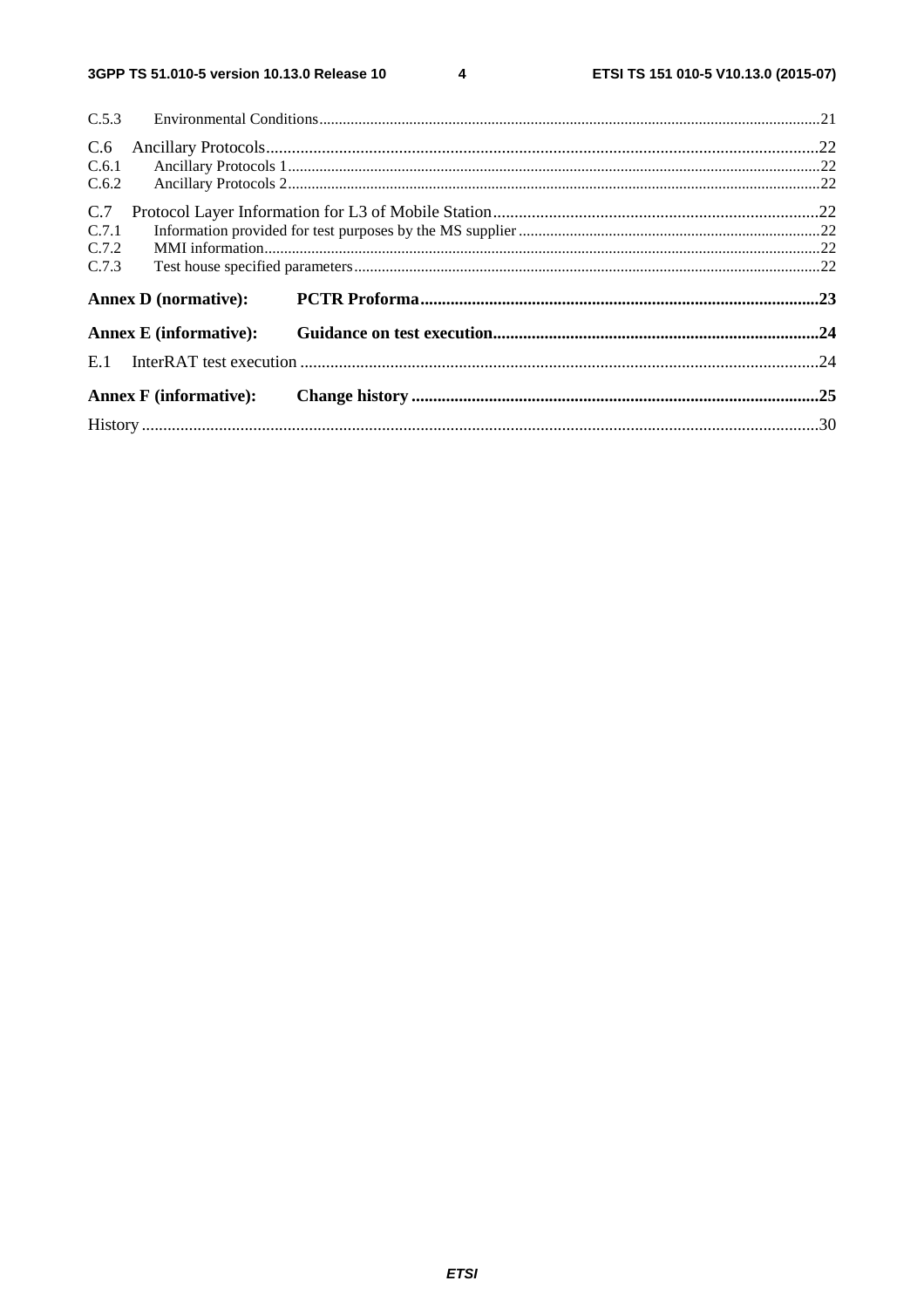### Foreword

This Technical Specification has been produced by the 3rd Generation Partnership Project (3GPP).

The present document describes the technical characteristics and methods of test for Mobile Stations (MSs), operating in the different frequency bands within the digital cellular telecommunications system.

The present document corresponds to technical specification 3GPP TS 51.010-5, covering the Digital cellular telecommunications system (3GPP Release 99, Release 4, Release 5, Release 6, Release 7, Release 8, 3GPP Release 9 and 3GPP Release 10).

The present document, contains Tree and Tabular Combined Notation (TTCN) for Mobile Station (MS) Inter-RAT (GERAN to UTRAN) service conformity specifications, for which Mobile Stations, within the digital cellular telecommunications system (3GPP Release 99, Release 4, Release 5, Release 6, Release 7 and Release 8, 3GPP Release 9 and 3GPP Release 10), are tested for compliance.

The contents of the present document are subject to continuing work within the TSG and may change following formal TSG approval. Should the TSG modify the contents of the present document, it will be re-released by the TSG with an identifying change of release date and an increase in version number as follows:

Version x.y.z

where:

- x the first digit:
	- 1 presented to TSG for information;
	- 2 presented to TSG for approval;
	- 3 or greater indicates TSG approved document under change control.
- y the second digit is incremented for all changes of substance, i.e. technical enhancements, corrections, updates, etc.
- z the third digit is incremented when editorial only changes have been incorporated in the document.

#### Introduction

The present document describes the technical characteristics and methods of test for Mobile Stations (MSs) within the digital cellular telecommunications system.

#### **The graphical form ATS**

The electronic form of the graphical representation (TTCN.GR format) corresponding to the ATS for Layer 3, is contained in the Adobe Portable Document Format™ file IR\_XXX.pdf where XXX corresponds to the current version.

#### **The machine processable ATS**

The electronic form of the machine processable file (TTCN.MP format) corresponding to the ATS for Layer 3, is contained in the file IR\_XXX.mp where XXX corresponds to the current version.

The present document is part 5 of a multi-part 3GPP TS covering the digital cellular telecommunications system; Mobile Station (MS) conformance specification, as identified below:

- Part 1: Conformance specification Reference: 3GPP TS 51.010-1.
- Part 2: Protocol Implementation Conformance Statement (PICS) proforma specification. Reference: 3GPP TS 51.010-2.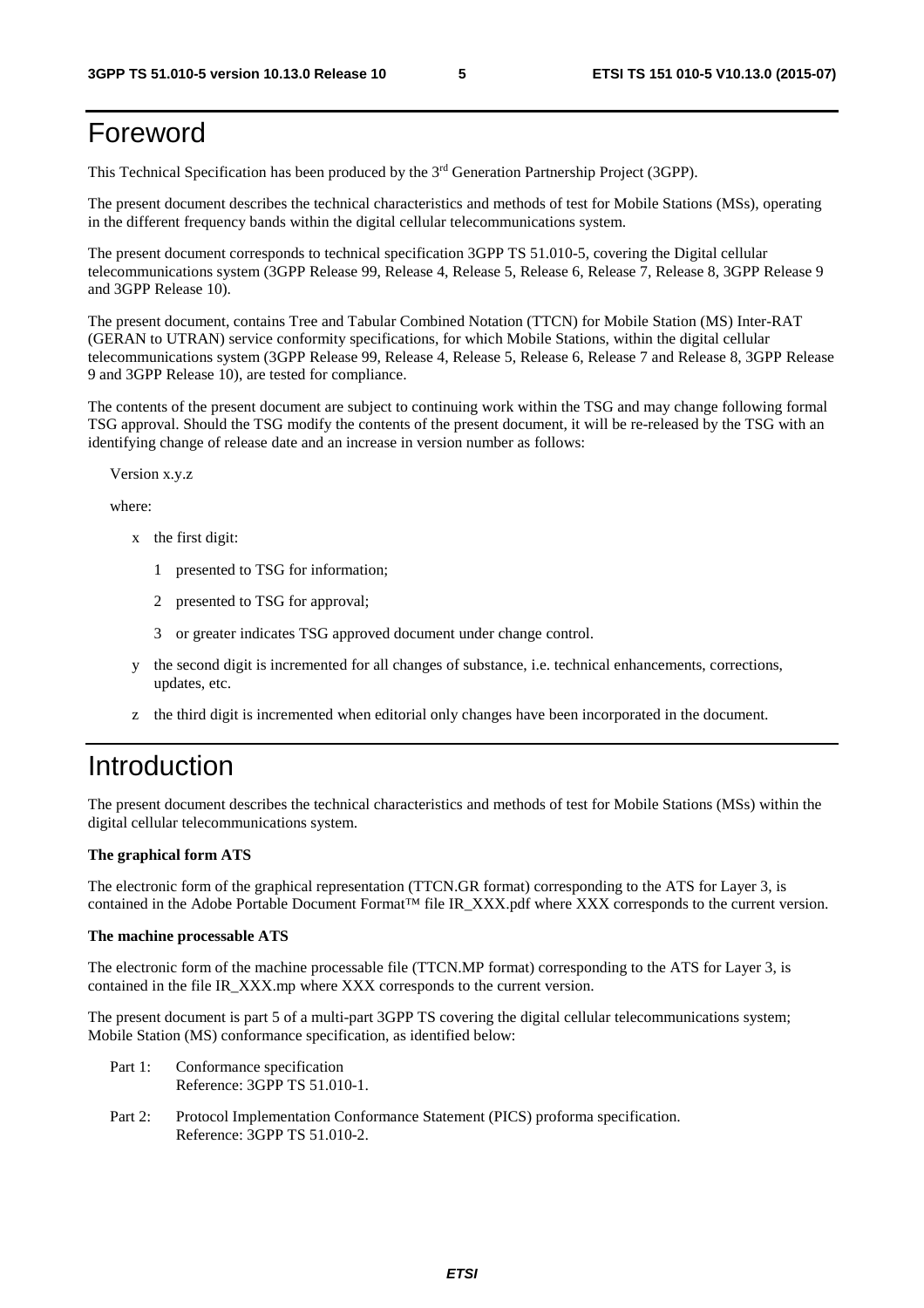- Part 3: Layer 3 (L3) Abstract Test Suite (ATS). Reference: 3GPP TS 51.010-3 v6.3.0 (Note 1)
- Part 4: SIM Application Toolkit conformance specification Reference: 3GPP TS 51.010-4.
- **Part 5: Inter-RAT (GERAN to UTRAN) Abstract Test Suite (ATS) Reference: 3GPP TS 51.010-5.**
- Part 7: Location Services (LCS) test scenarios and assistance data. Reference: 3GPP TS 51.010-7.

NOTE 1: GP-25: TTCN is not maintained after v6.3.0, and is henceforward to be considered an example test suite rather than the conformance tests.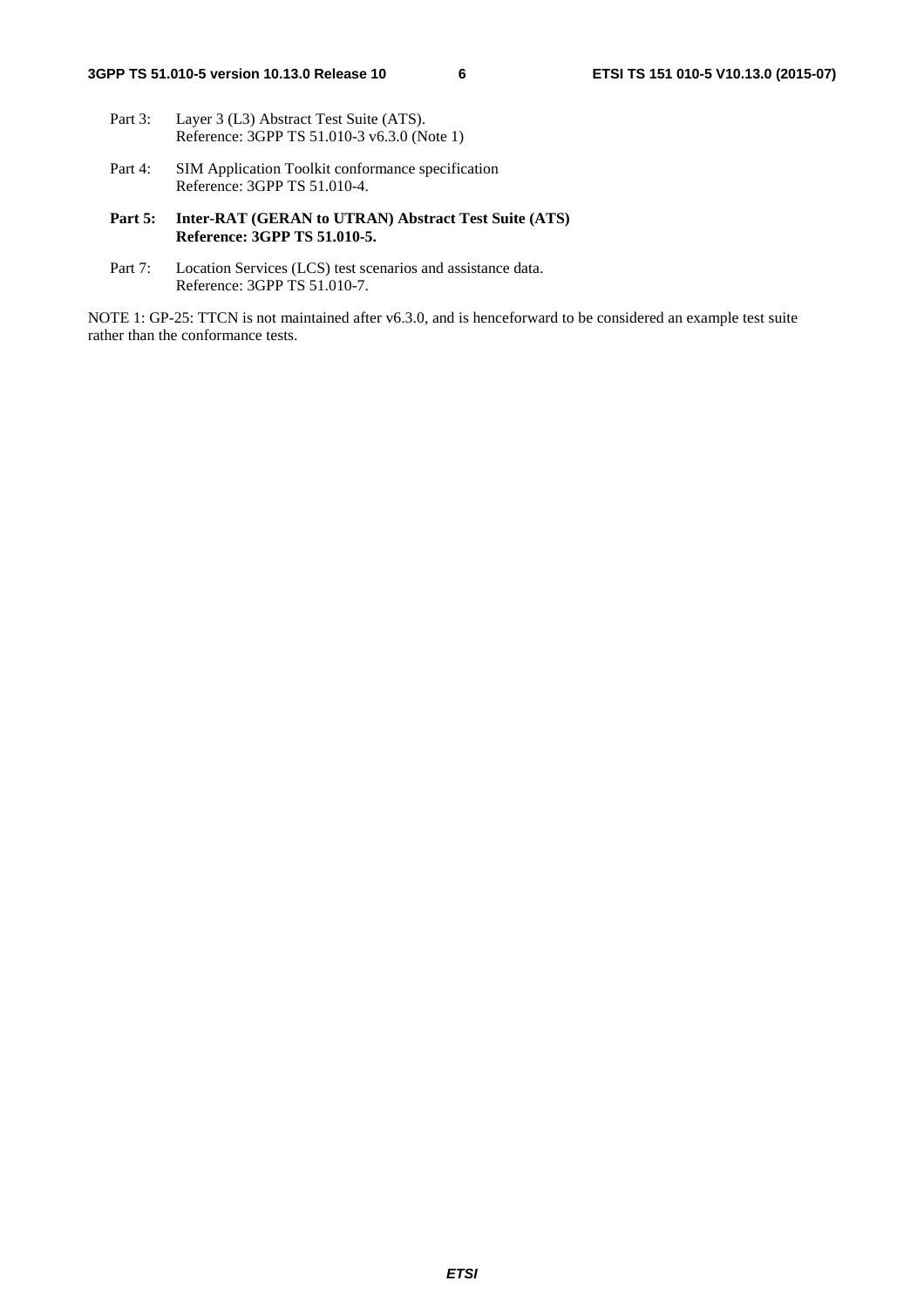#### 1 Scope

The present document specifies the Abstract Test Suites (ATS) and partial IXIT proforma for the Network Layer (Layer 3) at the mobile radio interface of the GSM/3GPP mobile stations (MS) conforming to the TSs for Layer 3, for the digital cellular telecommunications systems.

The present document is valid for MS implemented according to R99, 3GPP Release 4, Release 5, Release 6, Release 7, Release 8, Release 9 or Release 10.

The ISO standards for the methodology of conformance testing and the TTCN language are used as the basis for the test specifications.

### 2 References

The following documents contain provisions which, through reference in this text, constitute provisions of the present document.

- References are either specific (identified by date of publication, edition number, version number, etc.) or non-specific.
- For a specific reference, subsequent revisions do not apply.
- For a non-specific reference, the latest version applies. In the case of a reference to a 3GPP document (including a GSM document), a non-specific reference implicitly refers to the latest version of that document *in the same Release as the present document*.
- [1] 3GPP TS 51.010-1: "Mobile Station (MS) conformance specification; Part 1: Conformance Specification".
- [2] 3GPP TS 51.010-2: "Mobile Station (MS) conformance specification; Part 2: Protocol Implementation Conformance Statement (PICS) proforma specification".
- [3] ETSI TR 101 666 (V1.0.0): "Information technology; Open Systems Interconnection Conformance testing methodology and framework; The Tree and Tabular Combined Notation (TTCN)  $(Ed. 2++)$ ".
- [4] 3GPP TS 34.123-3: "User Equipment (UE) conformance specification; Part 3: Abstract Test Suites (ATSs)".
- [5] 3GPP TS 24.008: "Mobile radio interface layer 3 specification; Core network protocols; Stage 3".
- [6] 3GPP TS 04.18: "Mobile radio interface layer 3 specification; Radio Resource Control (RRC) protocol".
- [7] 3GPP TS 25.331: "Radio Resource Control (RRC) protocol specification"
- [8] 3GPP TS 34.108: "Common test environments for User Equipment (UE) conformance testing".
- [9] ISO/IEC 9646 (all parts): "Information technology Open Systems Interconnection Conformance testing methodology and framework".
- [10] ISO/IEC 8824 (all parts): "Information technology Abstract Syntax Notation One (ASN.1)".
- [11] ISO/IEC 8825 (all parts): "Information technology ASN.1 encoding rules".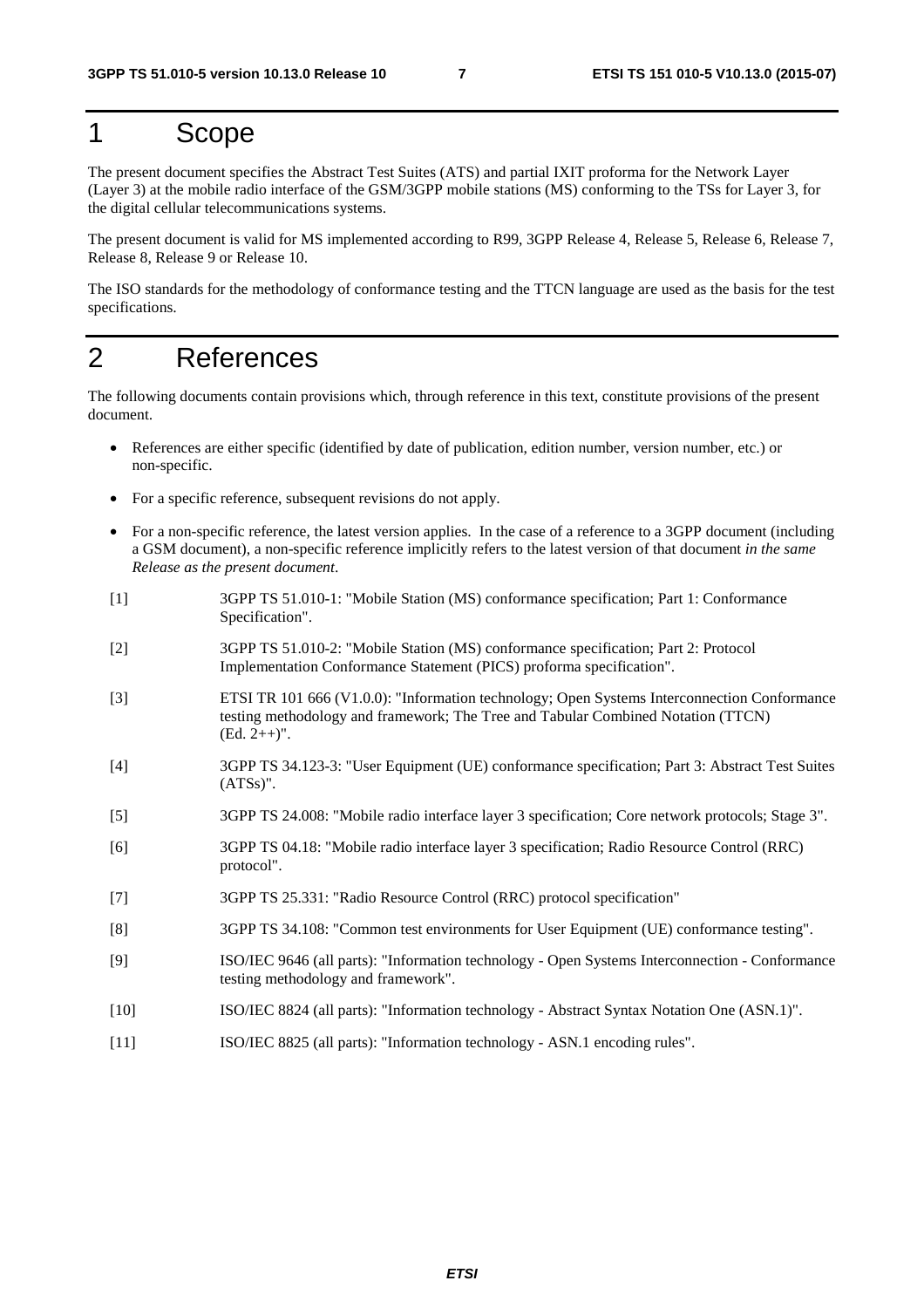### 3 Definitions and abbreviations

#### 3.1 Definitions

For the purposes of the present document, the terms and definitions given in 3GPP TS 34.123-3 [4] apply.

#### 3.2 Abbreviations

For the purposes of the present document, the abbreviations given in 3GPP TS 51.010-1 [1], 3GPP TS 24.008 [5], 3GPP TS 04.18 [6], 3GPP TS 25.331[7] and TR 101 666 [3] apply.

### 4 ATS Structure

The modular TTCN approach is used for the development of the 3GPP ATS specification work. Four modules, BasicM, RRC\_M, M\_RAT\_HO\_GERAN\_M and L3M are installed. Please refer to 3GPP TS 34.123-3 [4] for details of the modular structure.

### 5 Abstract test method and test configurations

Please refer to 3GPP TS 34.123-3 [4].

## 6 Specific Test Suite Operations for InterRAT GERAN to UTRAN Handover testing

#### **Table 1: TSO definitions for InterRAT GERAN to UTRAN testing**

| TSO Name                         | <b>Description</b>                                                                                                                    |
|----------------------------------|---------------------------------------------------------------------------------------------------------------------------------------|
| o_GSM_ToUTRANHO_PE<br>R_Encoding | Type of the result: OCTETSTRING                                                                                                       |
|                                  | <b>Parameters:</b>                                                                                                                    |
|                                  | p_Msg: HandoverToUTRANCommand                                                                                                         |
|                                  | $p$ Len : 01                                                                                                                          |
|                                  | <b>Description:</b>                                                                                                                   |
|                                  | It returns the aligned PER encoding of the input downlink message p Msg (with "Encoder<br>added (1-7) bits padding") of p_Len octets. |
| lo LengthofHO Cmd                | Type of the result: INTEGER                                                                                                           |
|                                  | <b>Parameters:</b>                                                                                                                    |
|                                  | p_Msg: HandoverToUTRANCommand                                                                                                         |
|                                  | <b>Description:</b>                                                                                                                   |
|                                  | lit returns the no. of octets of the input downlink message p Msg                                                                     |

Refer to 34.123-3 [4], clause 8.7 for test suite operations also used in UTRAN based testing.

### 7 Generic Procedures for GERAN/LTE testing

#### 7.1 GPRS Attach

Refer to 34.123-3 [4], clause 6.10.2.7

#### 7.2 PDP Context 2 Activated

Refer to 51.010-1, clause 40.4.3.15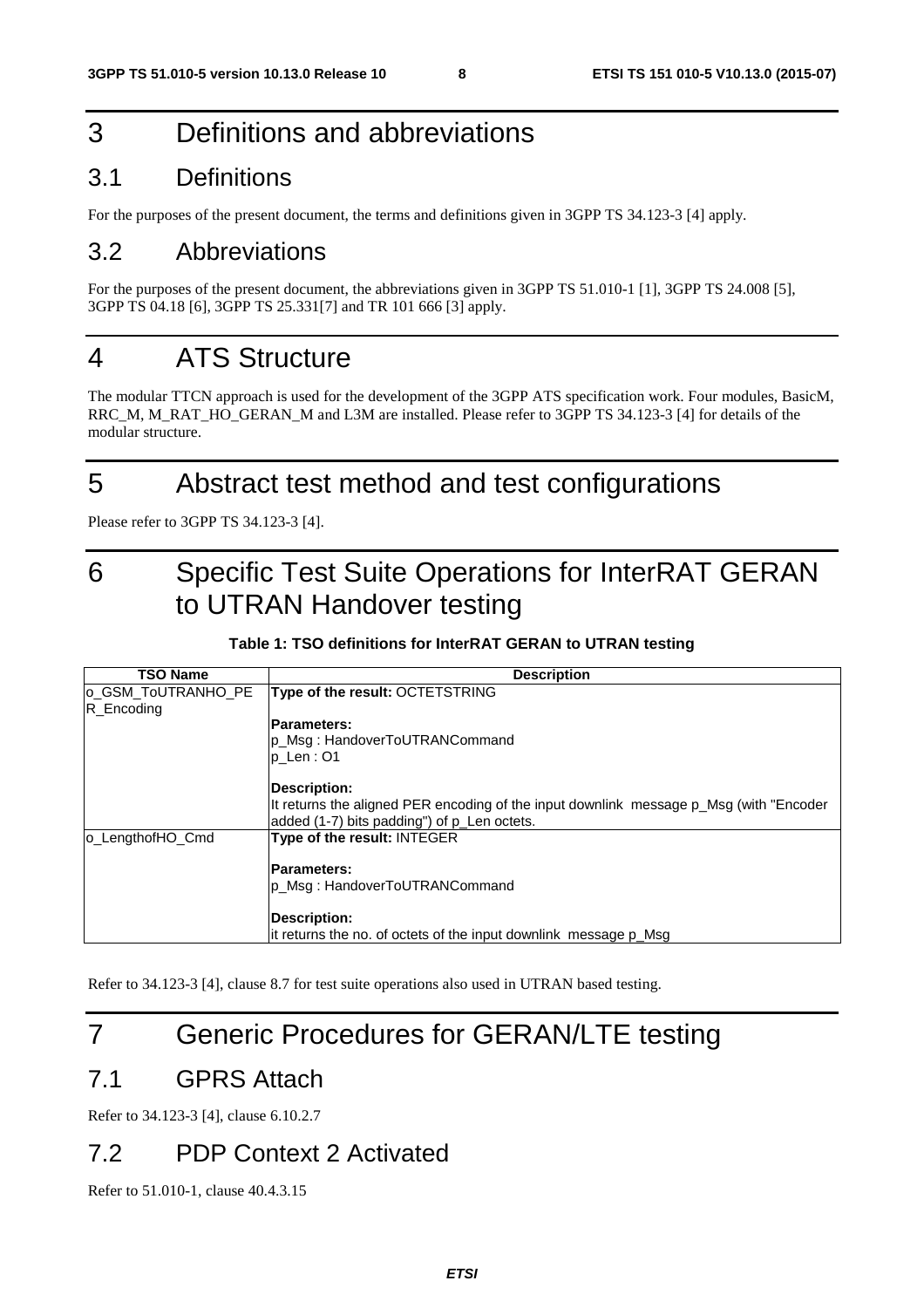### 7.3 U10 Active State

Refer to 51.010-1, clause 40.4.3.22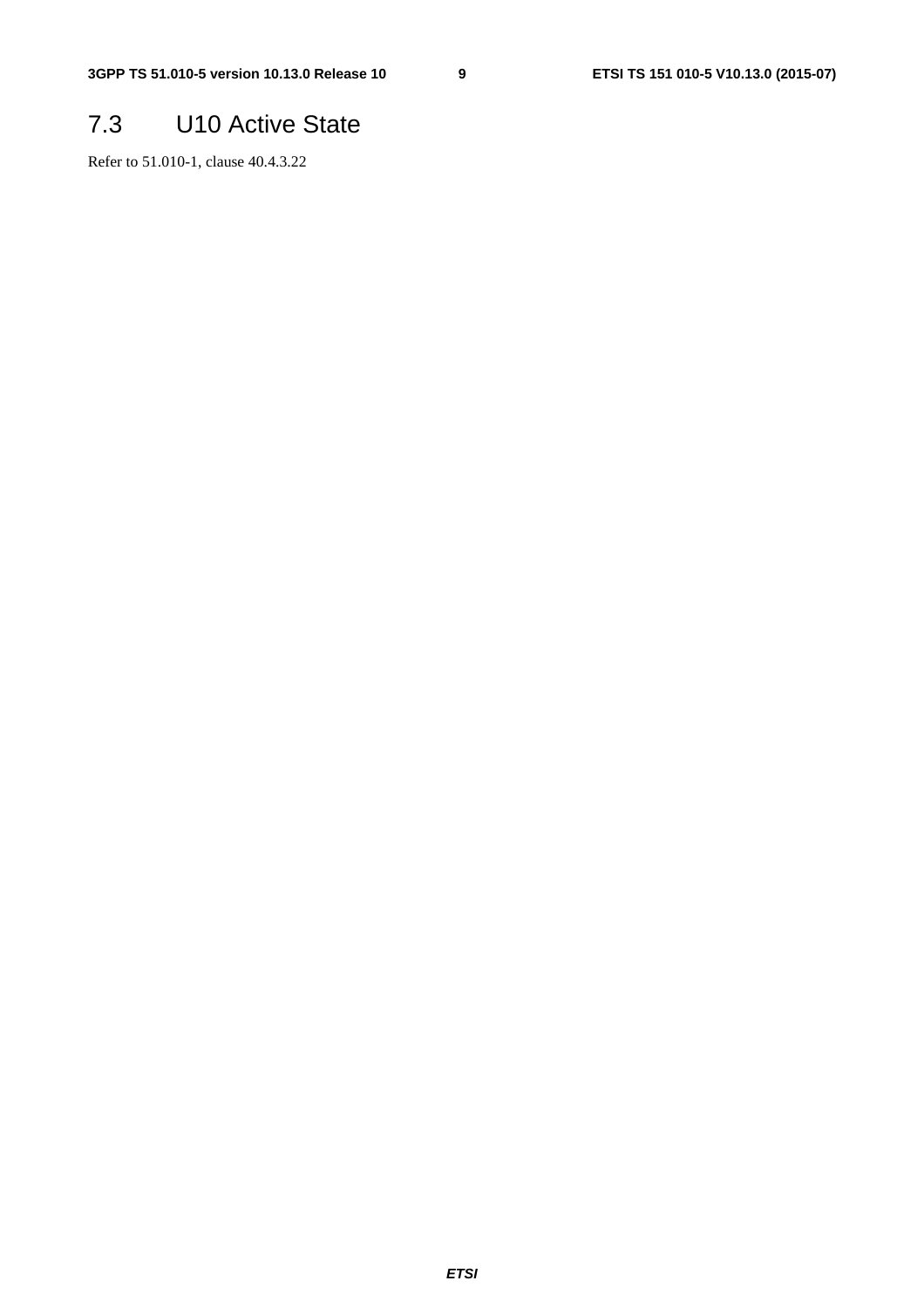### Annex A (normative): Abstract Test Suites (ATS)

This annex contains the approved ATS which has been produced using the Tree and Tabular Combined Notation (TTCN) according to TR 101 666 [3].

The ATS was developed on a separate TTCN software tool and therefore the TTCN tables are not completely referenced in the table of contents. The ATS contains a test suite overview part which provides additional information and references.

### A.1 Version of specification

Table A.1 shows the version of the test specifications which the delivered ATS refers to:

**Table A.1: Versions of the test and Core specifications** 

| 3GPP TS 44.018 [6] (V10.6.0)   |
|--------------------------------|
| 3GPP TS 25.331 [7] (V10.7.0)   |
| 3GPP TS 51.010-1 [1] (V12.4.0) |
| 3GPP TS 51.010-2 [2] (V12.4.0) |
| 3GPP TS 34.123-3 [4] (V11.6.0) |
| 3GPP TS 34.108 [8] (V11.13.0)  |
|                                |

## A.2 IR\_G ATS

The approved test cases are listed below.

#### Number of TC Executions

This column indicates the recommended number of TC executions. In case this recommended number is less than the number of TC executions imposed by the individual TC applicability, this column also indicates the preferred domain for testing. The different entries shall be read as follows:

CS - TC is recommended to execute in CS domain

CS+PS - TC is recommended to execute CS+PS with pc\_CS and pc\_PS set to TRUE

PS - TC is recommended to execute in PS domain

Note: This definition is taken from 34.123-2, clause 4.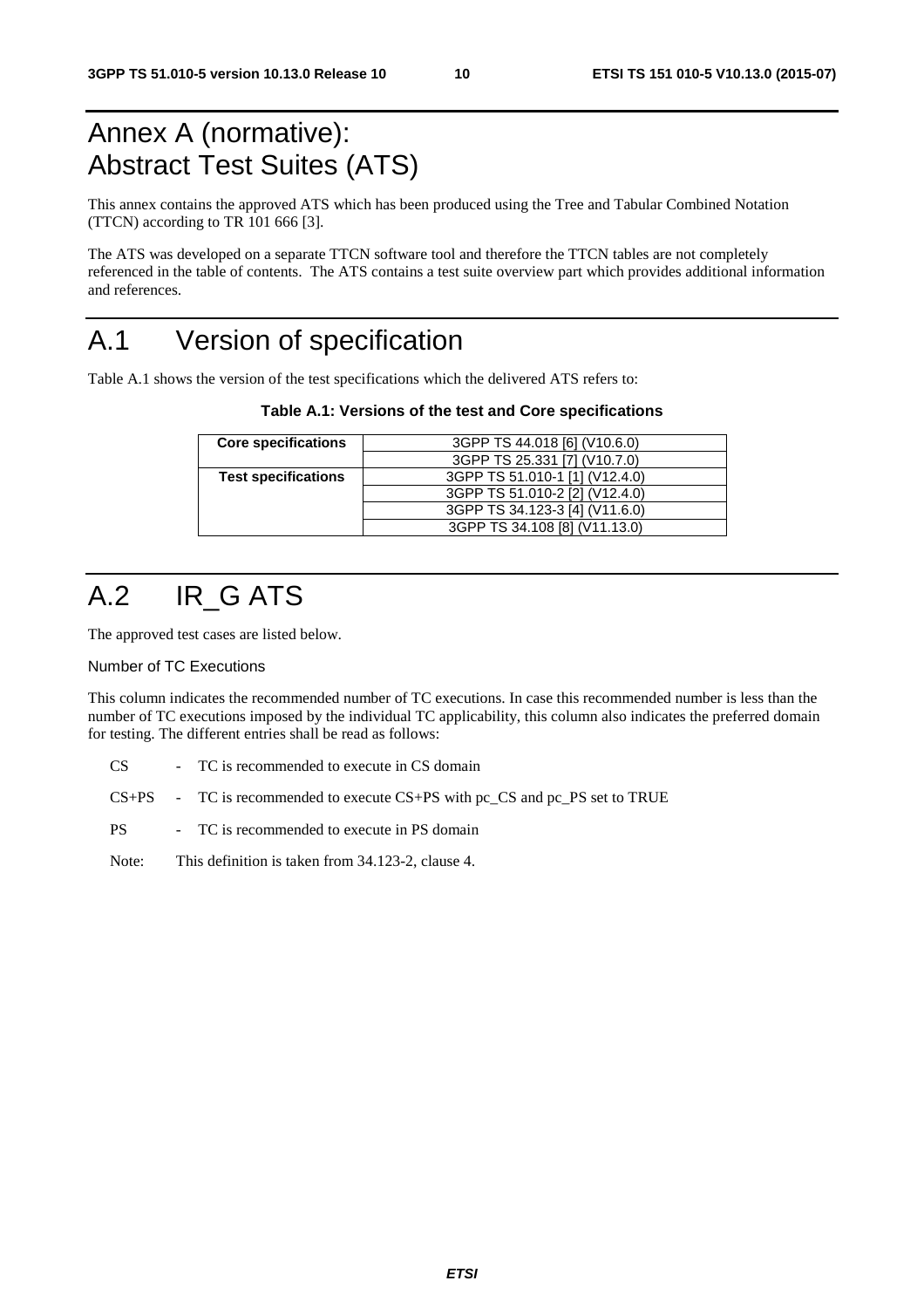| <b>Test case</b> | <b>Description</b>                                                                                                                             | <b>Number of TC</b>  |
|------------------|------------------------------------------------------------------------------------------------------------------------------------------------|----------------------|
|                  |                                                                                                                                                | <b>Executions</b>    |
|                  |                                                                                                                                                | (informative)        |
| 20.22.29         | Packet Measurement order procedure / Downlink transfer / Normal case/ 3G<br>cell reselection dedicated parameters                              | 1 Execution: PS      |
| l20.22.29a       | Packet Measurement order procedure / Downlink transfer / Normal case/ 3G<br>cell reselection dedicated parameters with GEA2 and UEA2 ciphering | 1 Execution: PS      |
| 20.22.29b        | Packet Measurement order procedure / Downlink transfer / Normal case/ 3G<br>cell reselection dedicated parameters with GEA3 and UEA2 ciphering | 1 Execution: PS      |
| 20.22.29c        | Packet Measurement order procedure / Downlink transfer / Normal case/ 3G<br>cell reselection dedicated parameters with GEA4 and UEA2 ciphering | 1 Execution: PS      |
| 20.25.2          | Intersystem Cell Reselection/Idle Mode/FDD_Qmin                                                                                                | 1 Execution: CS      |
| 20.25.3          | Intersystem Cell Reselection/Idle Mode/FDD_Qoffset                                                                                             | 1 Execution: CS      |
| 20.25.4          | Intersystem Cell Reselection/Idle Mode/Qsearch_I                                                                                               | 1 Execution: CS      |
| 26.6.11.3        | Classmark interrogation / UTRAN Classmark Change                                                                                               | 1 Execution: CS      |
| 26.6.11.4        | Early UTRAN Classmark Sending                                                                                                                  | 1 Execution: CS      |
| 41.5.1.1.1.4     | Uplink TBF establishment with no reallocation of CS resources / Abnormal<br>cases / Inter System to UTRAN Handover Command                     | 1 Execution: CS + PS |
| 47.3.4.1         | Handover to UTRAN while in DTM / Downlink TBF                                                                                                  | 1 Execution: CS + PS |
| 47.3.4.2         | Handover to UTRAN while in DTM / Uplink TBF                                                                                                    | 1 Execution: CS + PS |
| 60.1             | Inter system handover to UTRAN/From GSM/Speech/Success                                                                                         | 1 Execution: CS      |
| 60.1a            | Inter system handover to UTRAN/From GSM/Speech/Success with A5/3 and<br>UEA2/UIA2 ciphering                                                    | 1 Execution: CS      |
| 60.1b            | Inter system handover to UTRAN/From GSM/Speech/Success with A5/4 and<br>UEA2/UIA2 ciphering                                                    | 1 Execution: CS      |
| 60.2a            | Inter system handover to UTRAN/From GSM/Data/Same data rate/Success                                                                            | 1 Execution: CS      |
| 60.3a            | Inter system handover to UTRAN/From GSM/Data/Data rate<br>upgrading/Success                                                                    | 1 Execution: CS      |
| 60.4             | Inter system handover to UTRAN/From GSM/SDCCH/CC<br>Establishment/Success                                                                      | 1 Execution: CS      |
| 60.5             | Inter system handover to UTRAN/From GSM/Speech/Blind HO/Success                                                                                | 1 Execution: CS      |
| 60.6             | Inter system handover to UTRAN/From GSM/Speech/Failure                                                                                         | 1 Execution: CS      |
| 60.10            | Inter system handover to UTRAN/From GSM/Integrity Protection Activation                                                                        | 1 Execution: CS      |

#### **Table A.2: IR\_G TTCN test cases**

### A.2.1 Void

### A.2.2 The TTCN Machine Processable form (TTCN.MP)

The TTCN.MP representation corresponding to this ATS is contained in an ASCII file (IR\_Gvad0.MP) which accompanies the present document.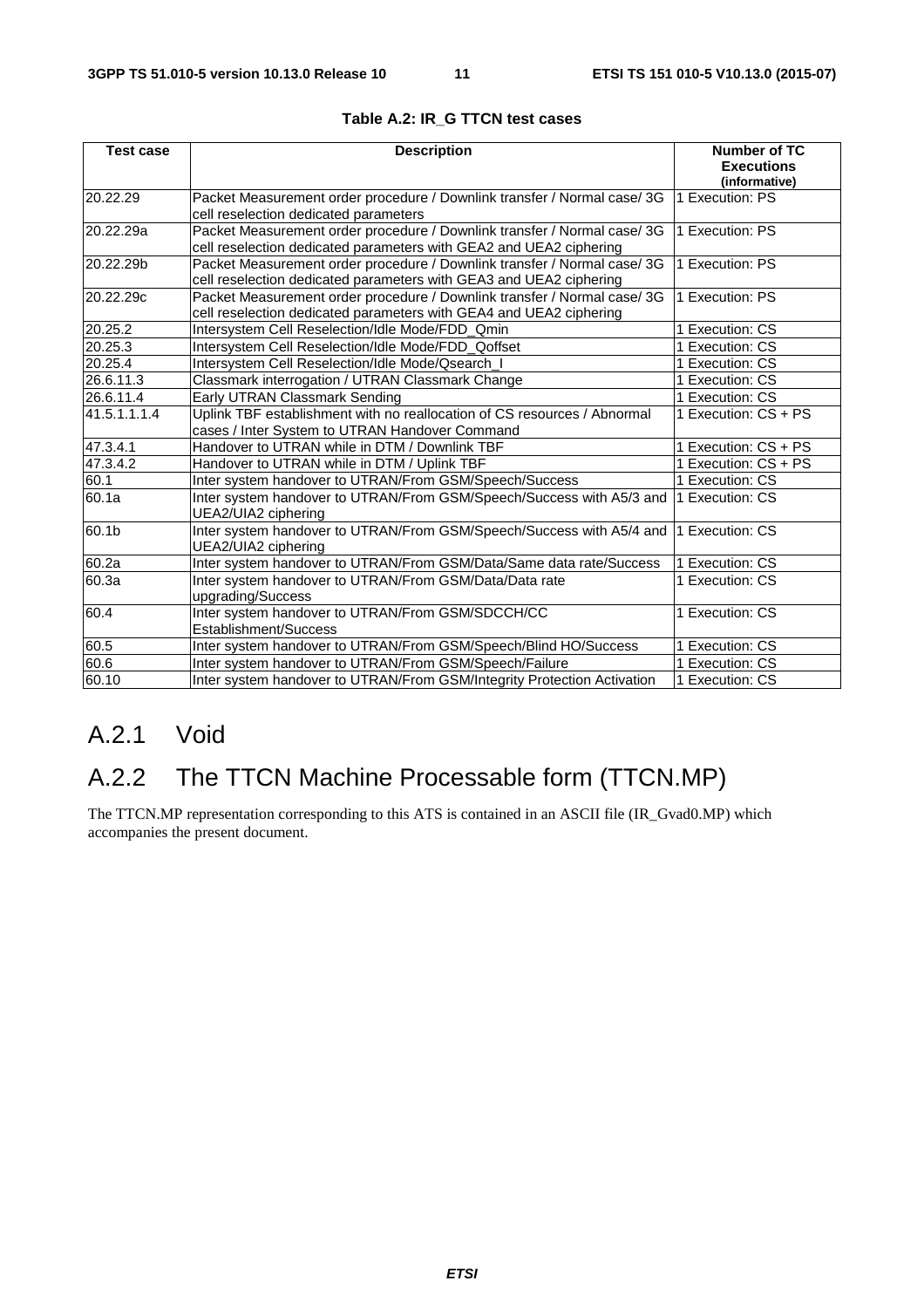## Annex B (normative): Partial IXIT proforma

Notwithstanding the provisions of the copyright clause related to the text of the present document, 3GPP Organizational Partners grant that users of the present document may freely reproduce the partial IXIT proforma in this annex so that it can be used for its intended purposes and may further publish the completed partial IXIT.

## B.0 Introduction

This partial IXIT proforma contained in the present document is provided for completion, when the related Abstract Test Suite is to be used against the Implementation Under Test (IUT).

Text in *italics* is comments for guidance for the production of a IXIT, and is not to be included in the actual IXIT.

The completed partial IXIT will normally be used in conjunction with the completed ICS, as it adds precision to the information provided by the ICS.

### B.1 Parameter values

Refer to 34.123-3 [4], Annex B.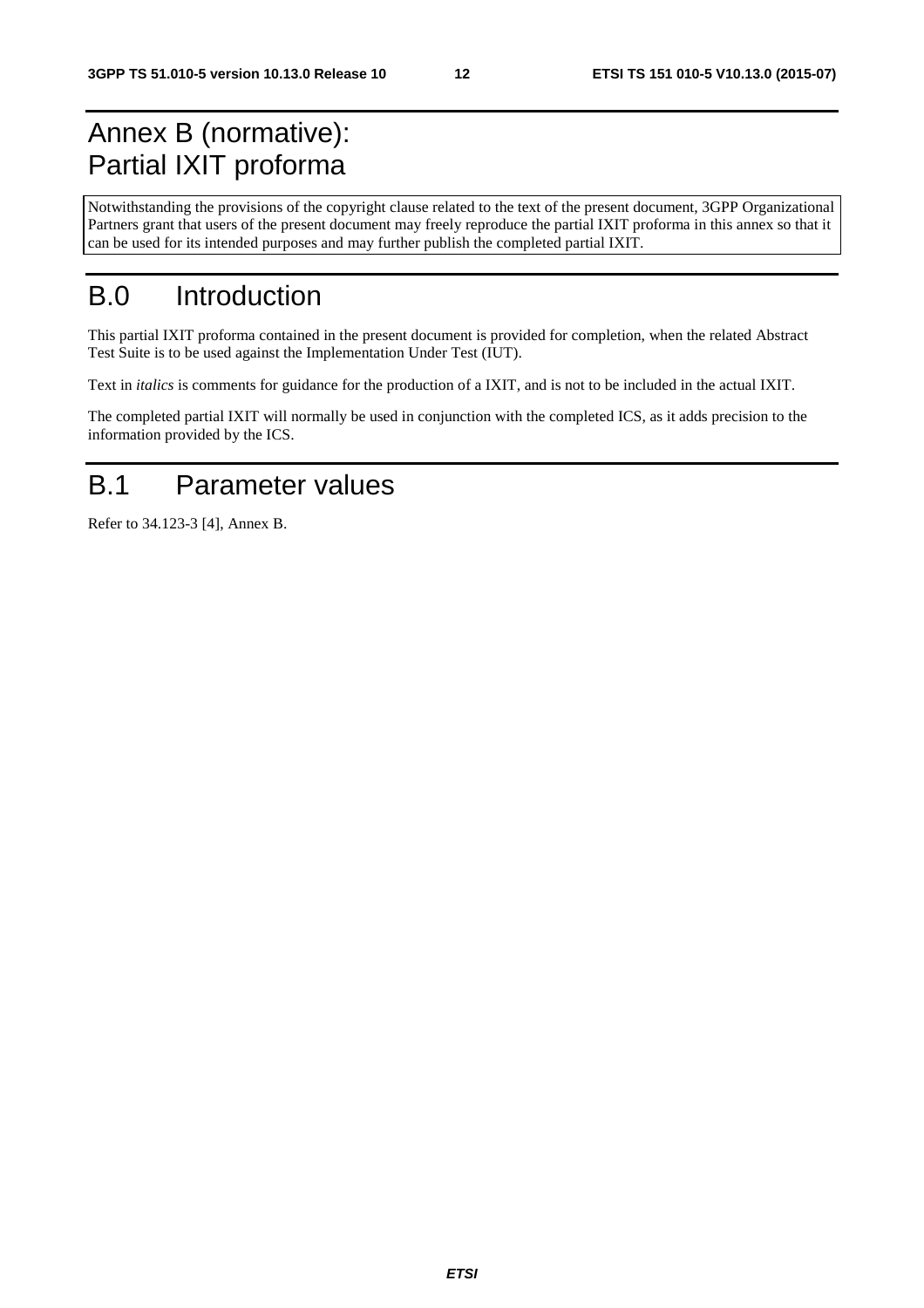## Annex C (normative): Additional information to IXIT

Notwithstanding the provisions of the copyright clause related to the text of the present document, 3GPP Organizational Partners grant that users of the present document may freely reproduce the PIXIT proforma in this annex so that it can be used for its intended purposes and may further publish the completed PIXIT.

## C.1 Identification Summary

*Table C.1 is completed by the test laboratory. The item "Contract References" is optional.* 

#### **Table C.1: Identification Summary**

| <b>IXIT Reference Number</b> |  |
|------------------------------|--|
| <b>Test Laboratory Name</b>  |  |
| Date of Issue                |  |
| Issued to (name of client)   |  |
| Contract References          |  |

## C.2 Abstract Test Suite Summary

*Table C.2 the test laboratory provides the version number of the protocol specification and the version number of ATS which are used in the conformance testing.* 

#### **Table C.2: ATS Summary**

| <b>Protocol Specification</b>     | I3GPP TS 24.008         |
|-----------------------------------|-------------------------|
| Version of Protocol Specification |                         |
| <b>TSS &amp; TP Specification</b> | I3GPP TS 51.010-1       |
| Version of TSS & TP Specification |                         |
| <b>ATS Specification</b>          | 3GPP TS 51.010-5        |
| Version of ATS Specification      |                         |
| <b>Abstract Test Method</b>       | Distributed Test Method |

# C.3 Test Laboratory

### C.3.1 Test Laboratory Identification

*The test laboratory provides the following information.* 

#### **Table C.3: Test Laboratory Identification**

| Name of Test Laboratory |  |
|-------------------------|--|
| <b>Postal Address</b>   |  |
|                         |  |
|                         |  |
| Office address          |  |
|                         |  |
| e-mail address          |  |
| Telephone Number        |  |
| <b>FAX Number</b>       |  |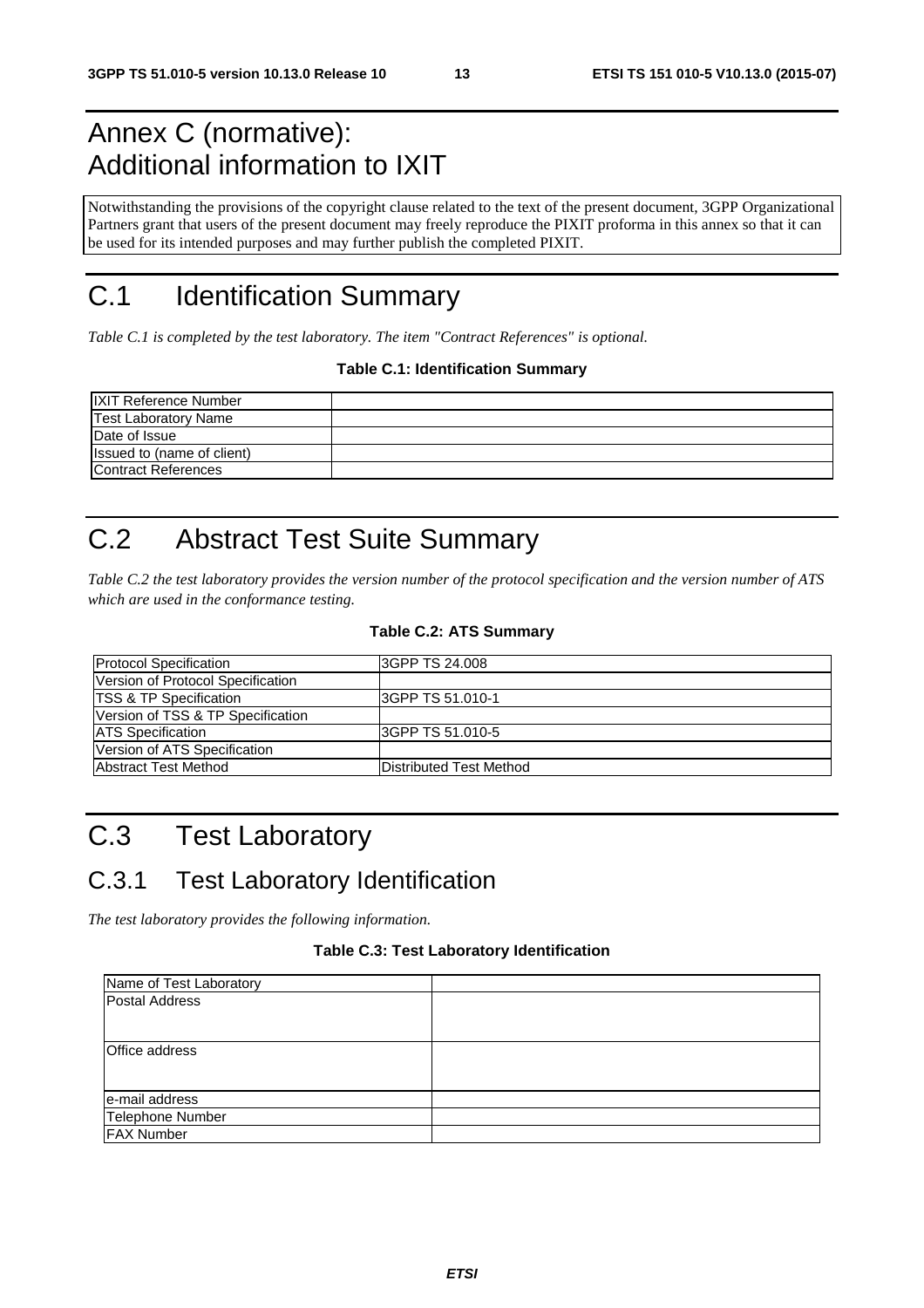#### C.3.2 Accreditation status of the test service

*The test laboratory provides the following information.* 

#### **Table C.4: Accreditation status of the test service**

| $\overline{\phantom{a}}$<br>.<br>IA(<br>sialus |  |
|------------------------------------------------|--|
| $\mathbf{H}$<br>arice –                        |  |

### C.3.3 Manager of Test Laboratory

*The test laboratory provides the information about the manager of test laboratory in table C.5.* 

#### **Table C.5: Manager of Test Laboratory**

| Name of Manager of Test Laboratory |  |
|------------------------------------|--|
| le-mail address                    |  |
| Telephone Number                   |  |
| <b>FAX Number</b>                  |  |
| E-mail Address                     |  |

### C.3.4 Contact person of Test Laboratory

*The test laboratory provides the information about the contact person of test laboratory in table C.6.* 

#### **Table C.6: Contact person of Test Laboratory**

| Name of Contact of Test Laboratory |  |
|------------------------------------|--|
| e-mail address                     |  |
| Telephone Number                   |  |
| <b>FAX Number</b>                  |  |
| E-mail Address                     |  |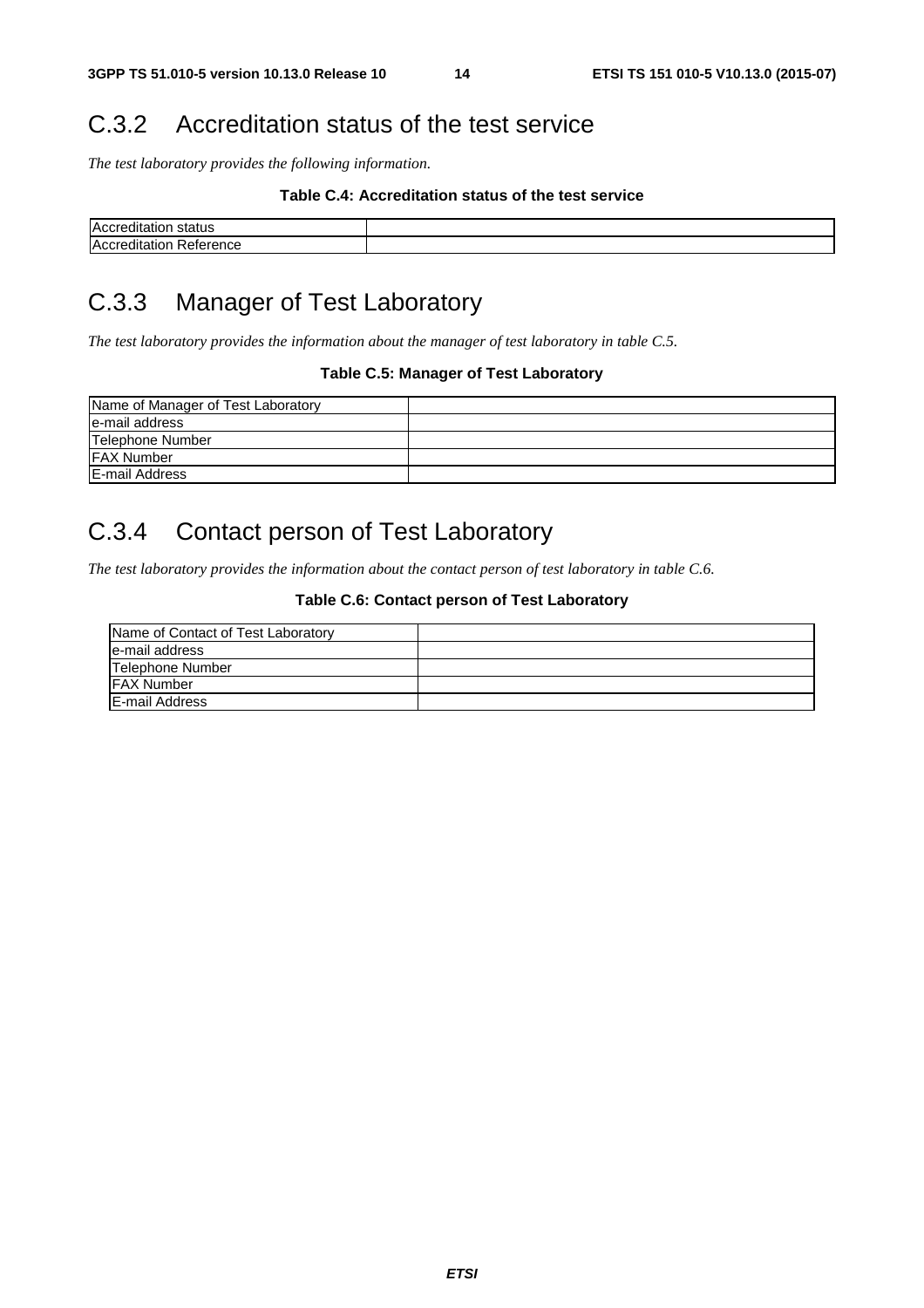## C.3.5 Means of Testing

*In table C.7, the test laboratory provides a statement of conformance of the Means Of Testing (MOT) to the reference standardized ATS, and identifies all restrictions for the test execution required by the MOT beyond those stated in the reference standardized ATS.* 

#### **Table C.7: Means of Testing**

| <b>Means of Testing</b> |  |
|-------------------------|--|
|                         |  |
|                         |  |
|                         |  |
|                         |  |
|                         |  |
|                         |  |
|                         |  |
|                         |  |
|                         |  |
|                         |  |
|                         |  |
|                         |  |
|                         |  |
|                         |  |
|                         |  |
|                         |  |
|                         |  |
|                         |  |
|                         |  |
|                         |  |
|                         |  |
|                         |  |
|                         |  |
|                         |  |
|                         |  |
|                         |  |
|                         |  |
|                         |  |
|                         |  |
|                         |  |
|                         |  |
|                         |  |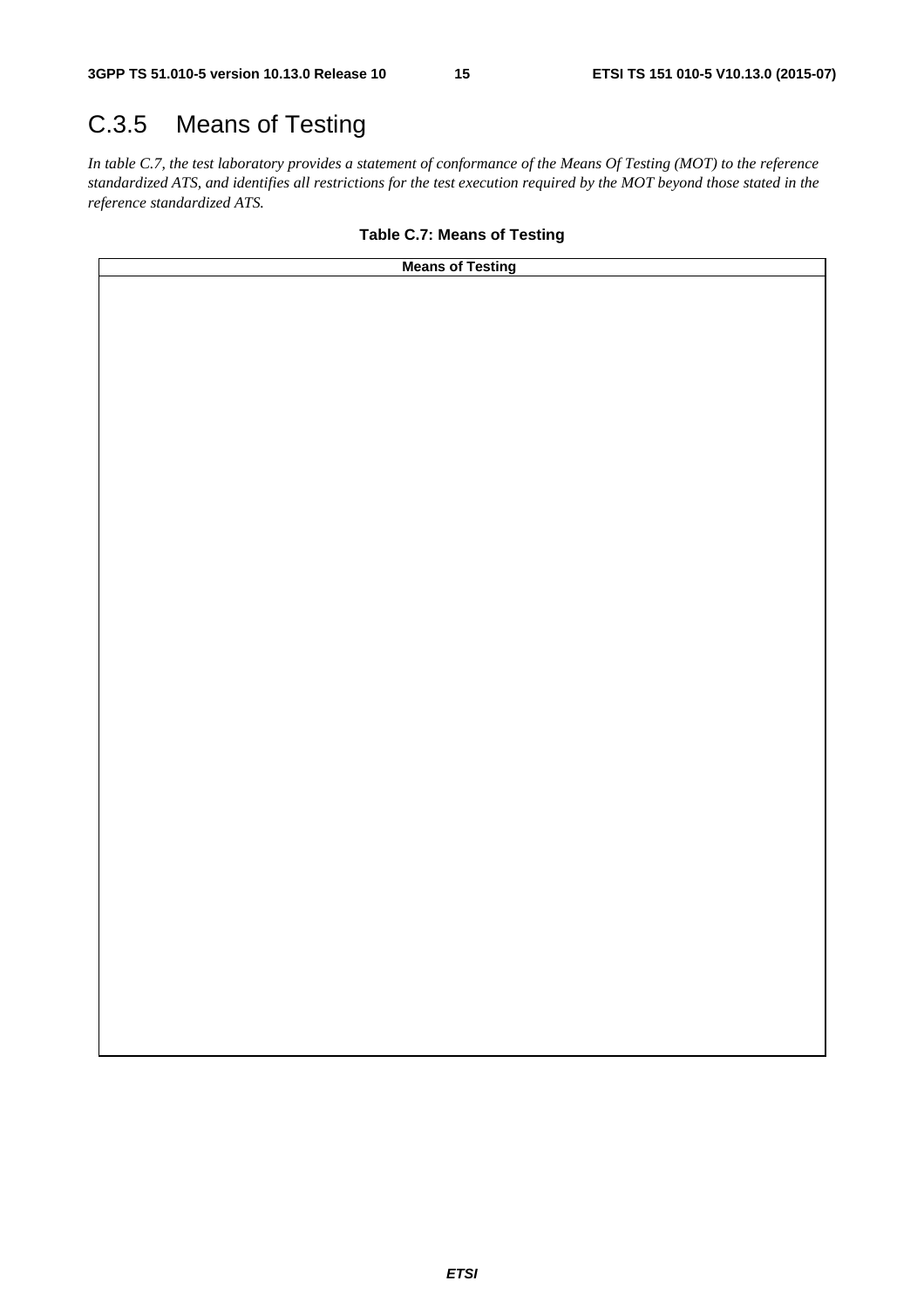## C.3.6 Instructions for Completion

*In table C.8, the test laboratory provides any specific instructions necessary for completion and return of the proforma from the client.* 

#### **Table C.8: Instruction for Completion**

| <b>Instructions for Completion</b> |  |
|------------------------------------|--|
|                                    |  |
|                                    |  |
|                                    |  |
|                                    |  |
|                                    |  |
|                                    |  |
|                                    |  |
|                                    |  |
|                                    |  |
|                                    |  |
|                                    |  |
|                                    |  |
|                                    |  |
|                                    |  |
|                                    |  |
|                                    |  |
|                                    |  |
|                                    |  |
|                                    |  |
|                                    |  |
|                                    |  |
|                                    |  |
|                                    |  |
|                                    |  |
|                                    |  |
|                                    |  |
|                                    |  |
|                                    |  |
|                                    |  |
|                                    |  |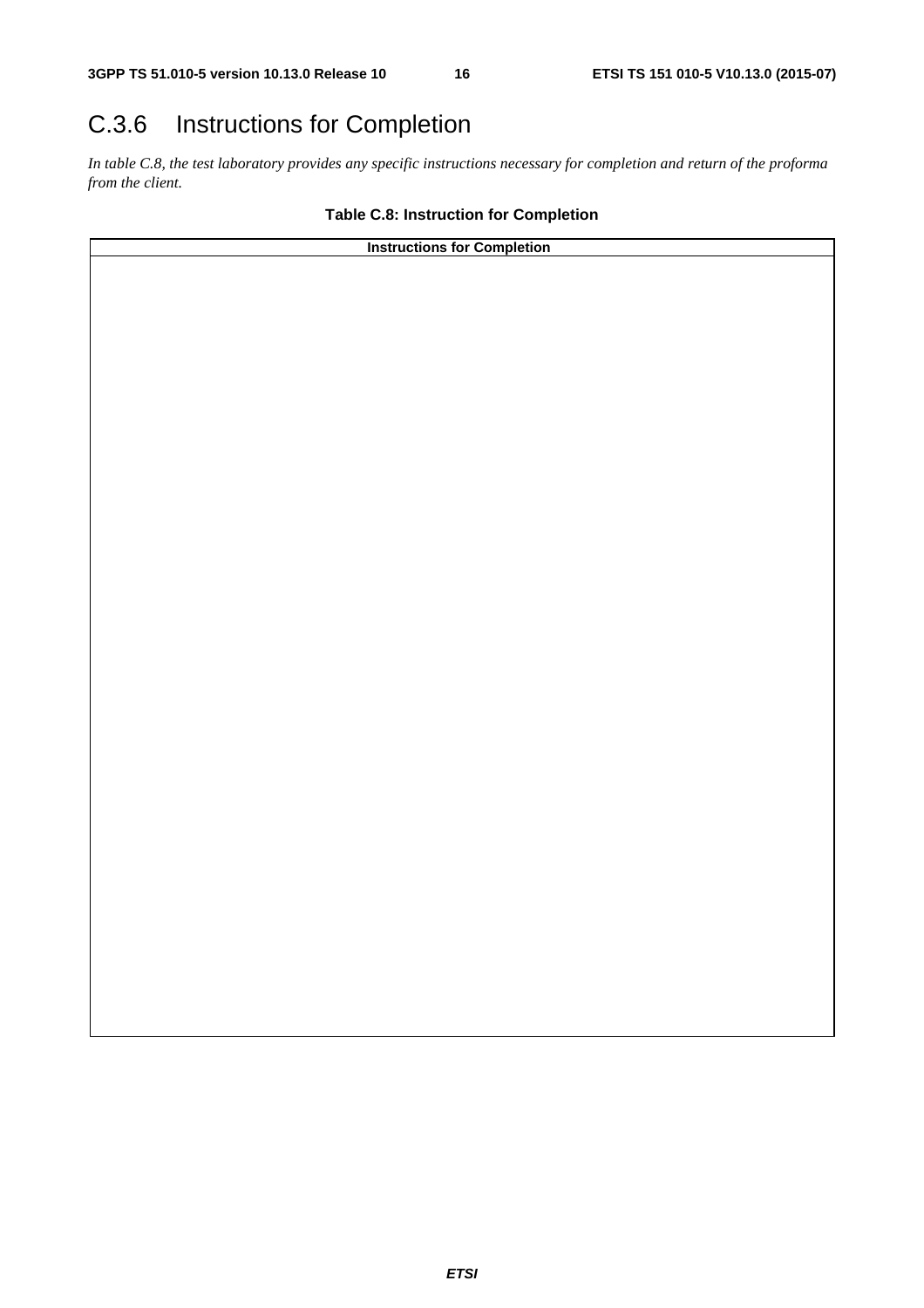## C.4 Client

### C.4.1 Client Identification

*The client provides the identification in table C.9.* 

#### **Table C.9: Client Identification**

| Name of Client        |  |
|-----------------------|--|
| <b>Postal Address</b> |  |
| <b>Office Address</b> |  |
| Telephone Number      |  |
| <b>FAX Number</b>     |  |

### C.4.2 Client Test Manager

*In table C.10 the client provides information about the test manager.* 

#### **Table C.10: Client Test Manager**

| Name of Client Test Manager |  |
|-----------------------------|--|
| Telephone Number            |  |
| <b>IFAX Number</b>          |  |
| <b>E-mail Address</b>       |  |

### C.4.3 Client Contact person

*In table C.11 the client provides information about the test contact person.* 

#### **Table C.11: Client Contact person**

| Name of Client contact person |  |
|-------------------------------|--|
| Telephone Number              |  |
| <b>IFAX Number</b>            |  |
| E-mail Address                |  |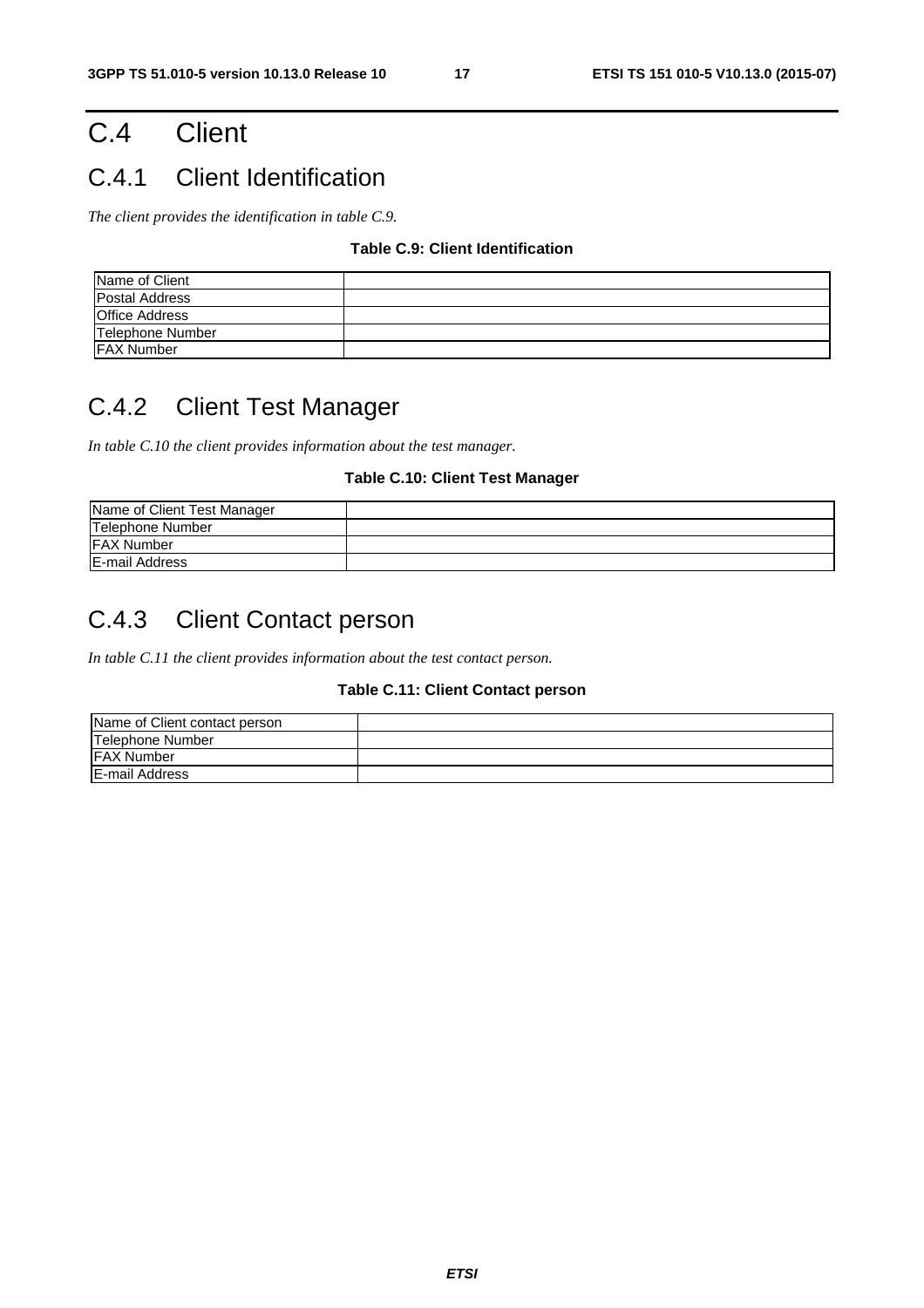### C.4.4 Test Facilities Required

*In table C.12, the client records the particular facilities required for testing, if a range of facilities is provided by the test laboratory.* 

#### **Table C.12: Test Facilities Required**

**Test Facilities Required**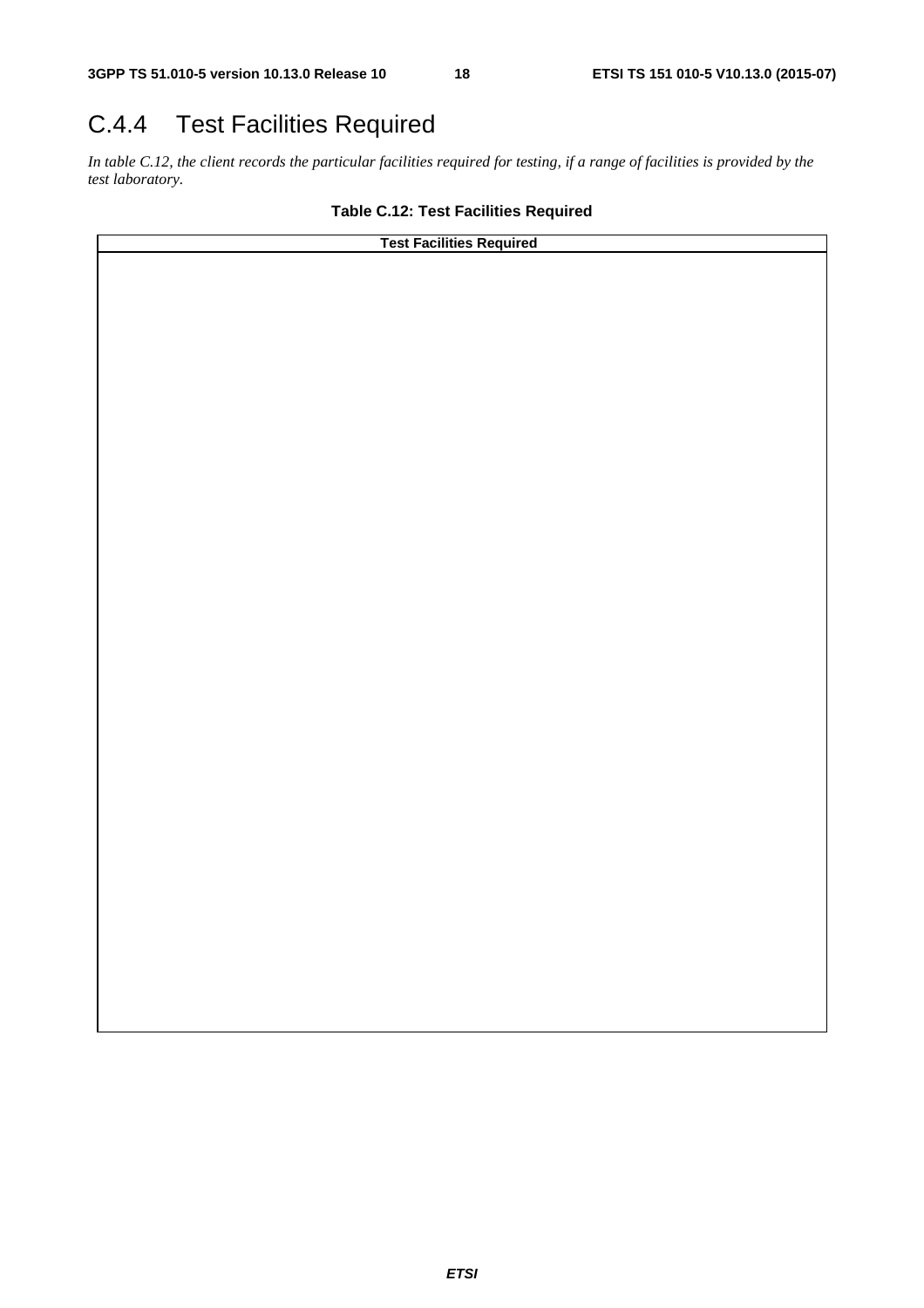# C.5 System Under Test

## C.5.1 SUT Information

*The client provides information about the SUT in table C.13.* 

#### **Table C.13: SUT Information**

| <b>System Name</b>               |  |
|----------------------------------|--|
| <b>System Version</b>            |  |
| <b>SCS Reference</b>             |  |
| Machine Configuration            |  |
| Operating System Identification  |  |
| <b>IUT</b> Identification        |  |
| <b>ICS Reference for the IUT</b> |  |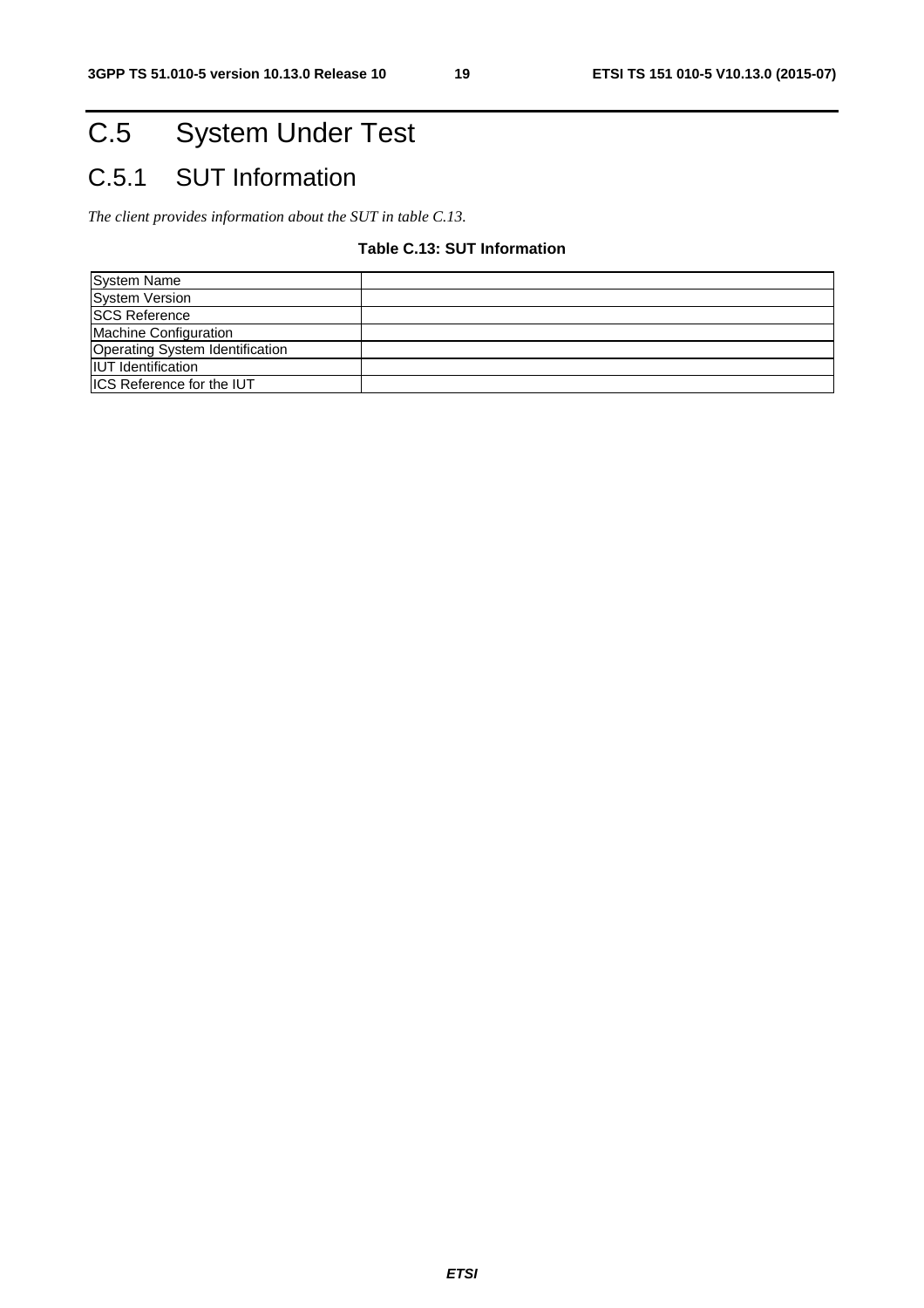### C.5.2 Limitations of the SUT

*In table C.14, the client provides information explaining if any of the abstract tests cannot be executed.* 

**Table C.14: Limitation of the SUT** 

| Limitations of the SUT |  |  |  |  |
|------------------------|--|--|--|--|
|                        |  |  |  |  |
|                        |  |  |  |  |
|                        |  |  |  |  |
|                        |  |  |  |  |
|                        |  |  |  |  |
|                        |  |  |  |  |
|                        |  |  |  |  |
|                        |  |  |  |  |
|                        |  |  |  |  |
|                        |  |  |  |  |
|                        |  |  |  |  |
|                        |  |  |  |  |
|                        |  |  |  |  |
|                        |  |  |  |  |
|                        |  |  |  |  |
|                        |  |  |  |  |
|                        |  |  |  |  |
|                        |  |  |  |  |
|                        |  |  |  |  |
|                        |  |  |  |  |
|                        |  |  |  |  |
|                        |  |  |  |  |
|                        |  |  |  |  |
|                        |  |  |  |  |
|                        |  |  |  |  |
|                        |  |  |  |  |
|                        |  |  |  |  |
|                        |  |  |  |  |
|                        |  |  |  |  |
|                        |  |  |  |  |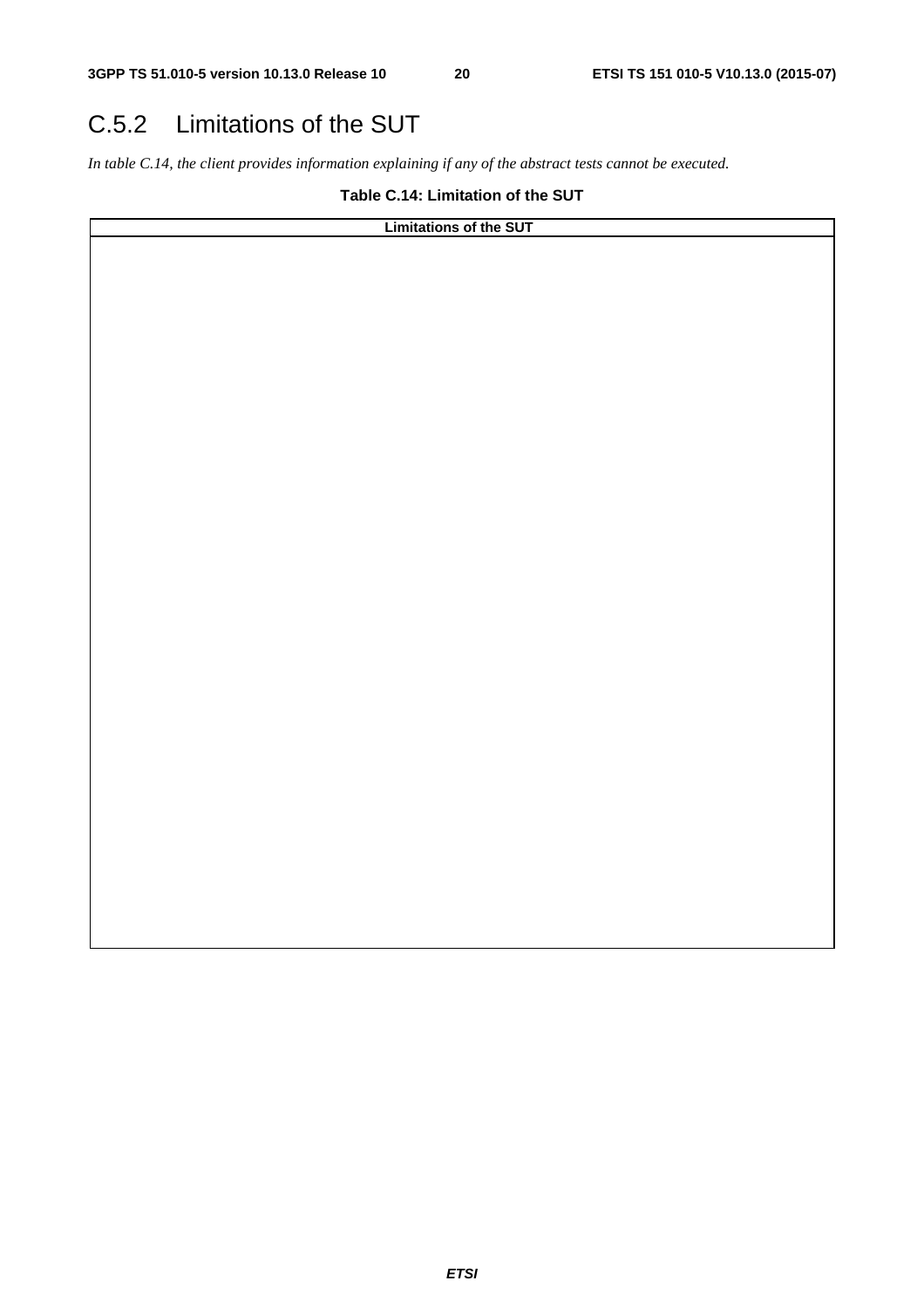### C.5.3 Environmental Conditions

*In table C.15 the client provides information about any tighter environmental conditions for the correct operation of the SUT.* 

#### **Table C.15: Environmental Conditions**

| <b>Environmental Conditions</b> |  |  |  |  |
|---------------------------------|--|--|--|--|
|                                 |  |  |  |  |
|                                 |  |  |  |  |
|                                 |  |  |  |  |
|                                 |  |  |  |  |
|                                 |  |  |  |  |
|                                 |  |  |  |  |
|                                 |  |  |  |  |
|                                 |  |  |  |  |
|                                 |  |  |  |  |
|                                 |  |  |  |  |
|                                 |  |  |  |  |
|                                 |  |  |  |  |
|                                 |  |  |  |  |
|                                 |  |  |  |  |
|                                 |  |  |  |  |
|                                 |  |  |  |  |
|                                 |  |  |  |  |
|                                 |  |  |  |  |
|                                 |  |  |  |  |
|                                 |  |  |  |  |
|                                 |  |  |  |  |
|                                 |  |  |  |  |
|                                 |  |  |  |  |
|                                 |  |  |  |  |
|                                 |  |  |  |  |
|                                 |  |  |  |  |
|                                 |  |  |  |  |
|                                 |  |  |  |  |
|                                 |  |  |  |  |
|                                 |  |  |  |  |
|                                 |  |  |  |  |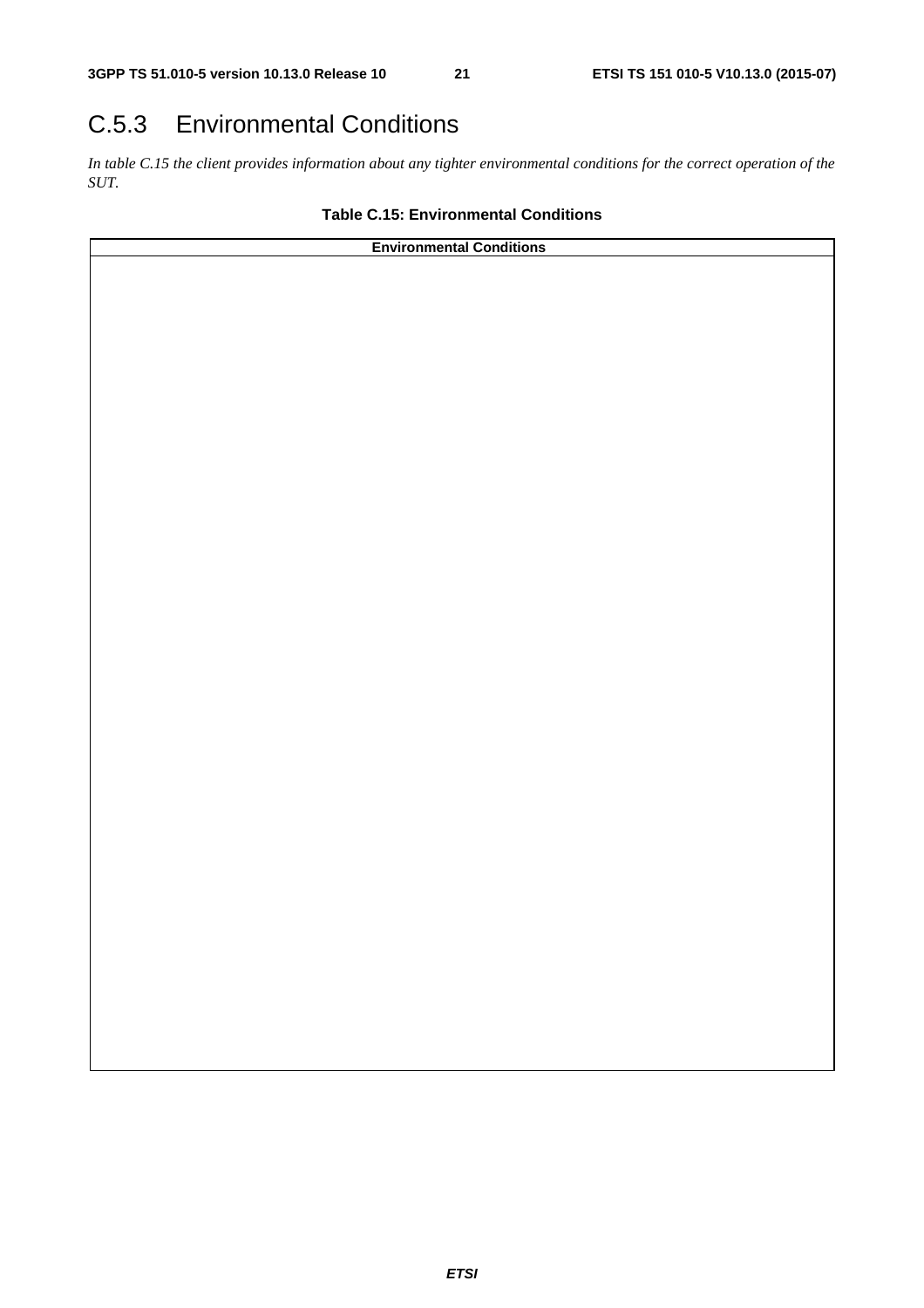## C.6 Ancillary Protocols

*This clause is completed by the client in conjunction with the test laboratory.* 

*In the following tables, the client identifies relevant information concerning each ancillary protocol in the SUT other than the IUT itself. One table for one ancillary protocol.* 

*Based on the MOT the test laboratory should create question proforma for each ancillary protocol in the blank space following each table. The information required is dependent on the MOT and the SUT, and covers all the addressing, parameter values, timer values and facilities (relevant to ENs) as defined by the ICS for the ancillary protocol.* 

#### C.6.1 Ancillary Protocols 1

#### **Table C.16: Ancillary Protocol 1**

| <b>Protocol Name</b>             | EN 300 |
|----------------------------------|--------|
| Version number                   |        |
| <b>ICS Reference (optional)</b>  |        |
| <b>IXIT Reference (optional)</b> |        |
| PCTR Reference (optional)        |        |

#### C.6.2 Ancillary Protocols 2

#### **Table C.17: Ancillary Protocol 2**

| <b>Protocol Name</b>             | EN 300 |
|----------------------------------|--------|
| Version number                   |        |
| <b>ICS Reference (optional)</b>  |        |
| <b>IXIT Reference (optional)</b> |        |
| <b>PCTR Reference (optional)</b> |        |

## C.7 Protocol Layer Information for L3 of Mobile Station

#### C.7.1 Information provided for test purposes by the MS supplier

#### **Table C.18: Information provided for test purposes by the MS supplier**

| ltem | <b>Description</b> | <b>Type/Allowed</b><br>values | <b>Supported</b><br>Value | Release |
|------|--------------------|-------------------------------|---------------------------|---------|
|      |                    |                               |                           |         |

#### C.7.2 MMI information

This annex lists MMI command strings which are transmitted from specific GERAN test steps in the TTCN to the SS.

Please trigger PDP Context Activation Type 2 in UE.

Please trigger UE to send three SNDCP PDUs of 500 bytes each on SAPI 11.

#### C.7.3 Test house specified parameters

#### **Table C.19: Test house specified parameters**

| ltem | Description | <b>Type/Allowed values</b> | Value chosen | Release |  |
|------|-------------|----------------------------|--------------|---------|--|
|      |             |                            |              |         |  |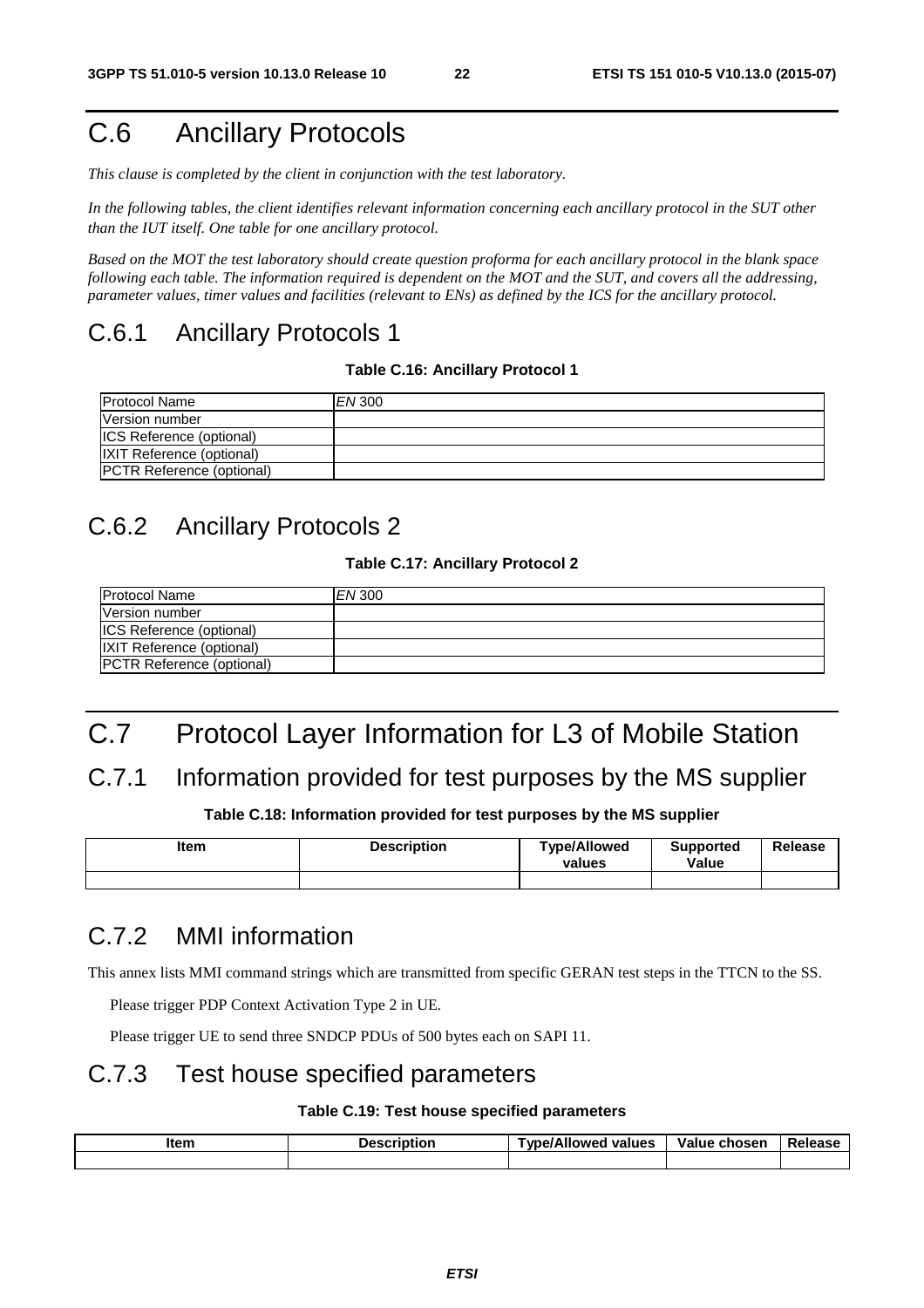## Annex D (normative): PCTR Proforma

Please refer to 3GPP TS 34.123-3 [4].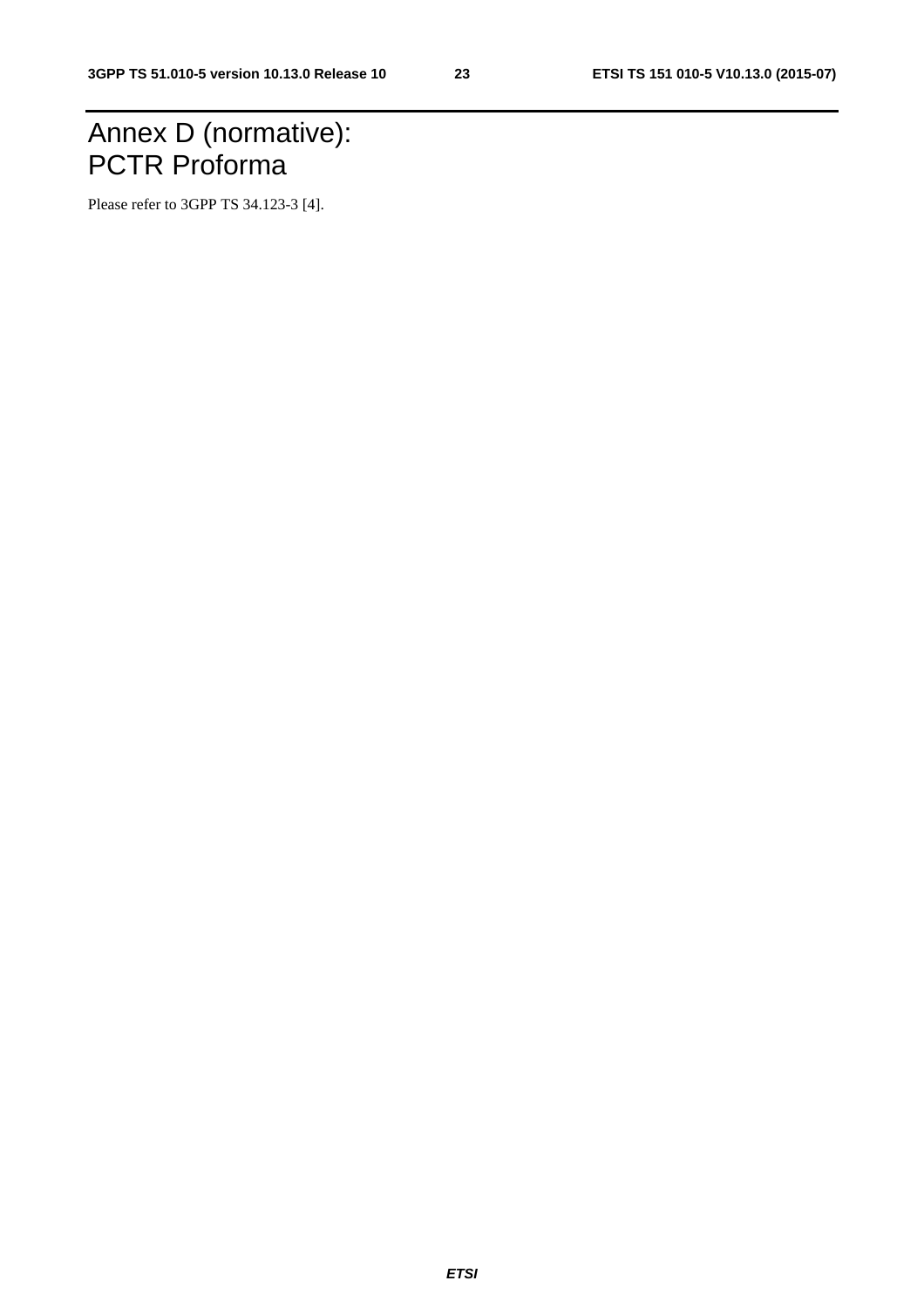### Annex E (informative): Guidance on test execution

### E.1 InterRAT test execution

The test purpose and the test method of the test cases [60.1, 60.1a and 60.1b] and [20.22.29, 20.22.29a, 20.22.29b and 20.22.29c] are the same. The test cases differ from each other in the ciphering algorithms applied in the UTRAN and GERAN cell. The necessary test coverage is achieved by executing once according to the following:

60.1b and 20.22.29c for MS in Rel-9 or later,

60.1a, 20.22.29a and 20.22.29b for MS in Rel-7 or later,

60.1, 20.22.29 for MS in R99, Rel-4, Rel-5 and Rel-6.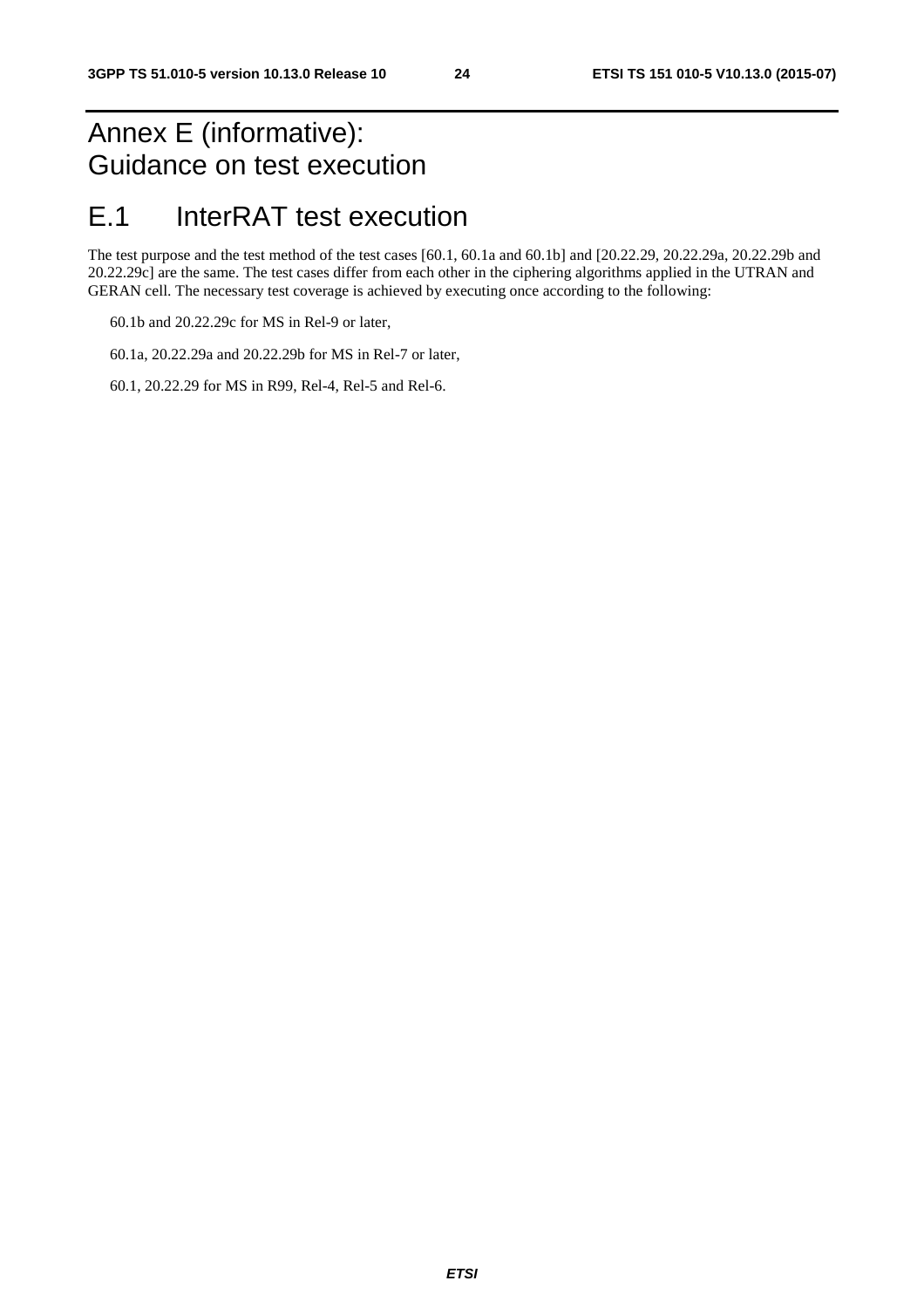## Annex F (informative): Change history

| TSG#     | <b>TSG Doc</b> | <b>CR</b> | Rev                      | Subject/Comment                                                                                                                     | C           | Old   | <b>New</b> | <b>WG Doc</b> | <b>Work</b>                 |
|----------|----------------|-----------|--------------------------|-------------------------------------------------------------------------------------------------------------------------------------|-------------|-------|------------|---------------|-----------------------------|
|          |                |           |                          |                                                                                                                                     | at          |       |            |               | item                        |
| 04/06/04 |                |           |                          | Creation of first draft                                                                                                             |             |       | 0.0.0      | GP-041355     |                             |
| 15/09/04 |                |           |                          | Updated with comments                                                                                                               |             | 0.0.0 | 0.1.0      |               |                             |
| 26/10/04 |                |           |                          | Editorial changes to present to GERAN<br>WG3 #22                                                                                    |             | 0.1.0 | 0.2.0      | GP-042335     |                             |
| 11/11/04 |                |           |                          | Raised to version 2.0.0 for presentation to<br>GERAN #22 for approval                                                               |             | 0.2.0 | 2.0.0      | GP-042795     |                             |
| 12/11/04 |                |           |                          | Approved at GERAN Plenary #22                                                                                                       |             | 2.0.0 | 6.0.0      |               |                             |
| $GP-23$  | GP-050008      | 0001      |                          | Update of verified Test Cases for Inter-<br><b>RAT</b>                                                                              | F           | 6.0.0 | 6.1.0      | GP-050008     | ALTERE/Inter-<br><b>RAT</b> |
| $GP-24$  | GP-050758      | 0002      |                          | Summary of regression errors for<br>IR_G_wk09.                                                                                      | F           | 6.1.0 | 6.2.0      | GP-050758     | N/A                         |
| $GP-24$  | GP-050759      | 0003      |                          | Corrections to approved IR_G test cases<br>26.6.11.3 and 26.6.11.4.                                                                 | F           | 6.1.0 | 6.2.0      | GP-050759     | N/A                         |
| $GP-24$  | GP-050760      | 0004      | $\blacksquare$           | Corrections to approved IR_G test case<br>60.1 to handle the path for Handover To<br>UTRAN for MS supporting GSM HR<br>speech call. | F           | 6.1.0 | 6.2.0      | GP-050760     | N/A                         |
| $GP-24$  | GP-050761      | 0005      |                          | Addition of GCF P4 test cases 60.4 to<br>IR_G ATS.                                                                                  | В           | 6.1.0 | 6.2.0      | GP-050761     | N/A                         |
| $GP-24$  | GP-050762      | 0006      |                          | Addition of WI-12 test case 60.10 to IR_G B<br>ATS.                                                                                 |             | 6.1.0 | 6.2.0      | GP-050762     | N/A                         |
| $GP-24$  | GP-050763      | 0007      |                          | Addition of WI-12 test case 20.25.3 to<br>IR_G ATS.                                                                                 | B           | 6.1.0 | 6.2.0      | GP-050763     | N/A                         |
| $GP-24$  | GP-050764      | 0008      |                          | Addition of WI-12 test cases 20.25.4 to<br>IR_G ATS.                                                                                | B           | 6.1.0 | 6.2.0      | GP-050764     | N/A                         |
| GP-24    | GP-050888      | 0009      |                          | Add new verified TTCN test cases in<br>Annex A                                                                                      | F           | 6.1.0 | 6.2.0      | GP-050888     | ALTERE/Inter-<br>RAT        |
| $GP-25$  | GP-051223      | 0010      | ä,                       | Addition of new verified TTCN test cases                                                                                            | F           | 6.2.0 | 6.3.0      | GP-051223     | Inter_System_H<br>andover   |
| $GP-25$  | GP-051226      | 0011      | $\overline{a}$           | Addition of WI-12 test case 20.25.2 to<br>IR_G ATS v5.0.0                                                                           | В           | 6.2.0 | 6.3.0      | GP-051226     | Inter_System_H<br>andover   |
| GP-25    | GP-051227      | 0012      |                          | Addition of WI-10 P4 test case 60.2a to<br>IR_G ATS V3.8.0.                                                                         | B           | 6.2.0 | 6.3.0      | GP-051227     | Inter_System_H<br>andover   |
| $GP-25$  | GP-051228      | 0013      | $\blacksquare$           | Summary of regression errors in the IR_G<br>wk09 ATS.                                                                               | ĪF          | 6.2.0 | 6.3.0      | GP-051228     | Inter_System_H<br>andover   |
| GP-25    | GP-051229      | 0014      |                          | Correction to retrieve correct frame<br>number from G_CL1_ComingFN_REQ<br><b>ASP</b>                                                | F           | 6.2.0 | 6.3.0      | GP-051229     | Inter_System_H<br>andover   |
| GP-25    | GP-051230      | 0015      |                          | Correction to enable ciphering for 2G to<br>3G handover for the test case 60.1                                                      | F           | 6.2.0 | 6.3.0      | GP-051230     | Inter_System_H<br>andover   |
| $GP-25$  | GP-051231      | 0016      | $\blacksquare$           | Correction to Approved RRC Package 4<br>TC 26.6.11.4                                                                                | F           | 6.2.0 | 6.3.0      | GP-051231     | Inter_System_H<br>andover   |
| GP-25    | GP-051232      | 0017      |                          | Summary of regression errors for<br>IR_G_r3_wk17.                                                                                   | F           | 6.2.0 | 6.3.0      | GP-051232     | Inter_System_H<br>andover   |
| GP-25    | GP-051233      | 0018      |                          | Summary of regression errors in the IR_G<br>wk17 ATS.                                                                               | F           | 6.2.0 | 6.3.0      | GP-051233     | Inter_System_H<br>andover   |
| $GP-25$  | GP-051234      | 0019      |                          | Corrections to approved IR_G test cases<br>26.6.11.3                                                                                | $\mathsf F$ | 6.2.0 | 6.3.0      | GP-051234     | Inter_System_H<br>andover   |
| $GP-25$  | GP-051235      | 0020      | $\overline{\phantom{a}}$ | Correction to the approved IR_G test<br>cases (60.x series and 20.xseries)                                                          | F           | 6.2.0 | 6.3.0      | GP-051235     | Inter_System_H<br>andover   |
| GP-26    | GP-051859      | 0021      |                          | Addition of new verified TTCN test cases                                                                                            | F           | 6.3.0 | 6.4.0      | GP-051859     | Inter_System_H<br>andover   |
| GP-26    | GP-051862      | 0022      |                          | Addition of WI-012 test case 20.22.29 to<br>IR_G ATS 6.3.0.                                                                         | в           | 6.3.0 | 6.4.0      | GP-051862     | Inter_System_H<br>andover   |
| GP-26    | GP-051863      | 0023      |                          | Additional changes to test case 60.3a                                                                                               | В           | 6.3.0 | 6.4.0      | GP-051863     | Inter_System_H<br>andover   |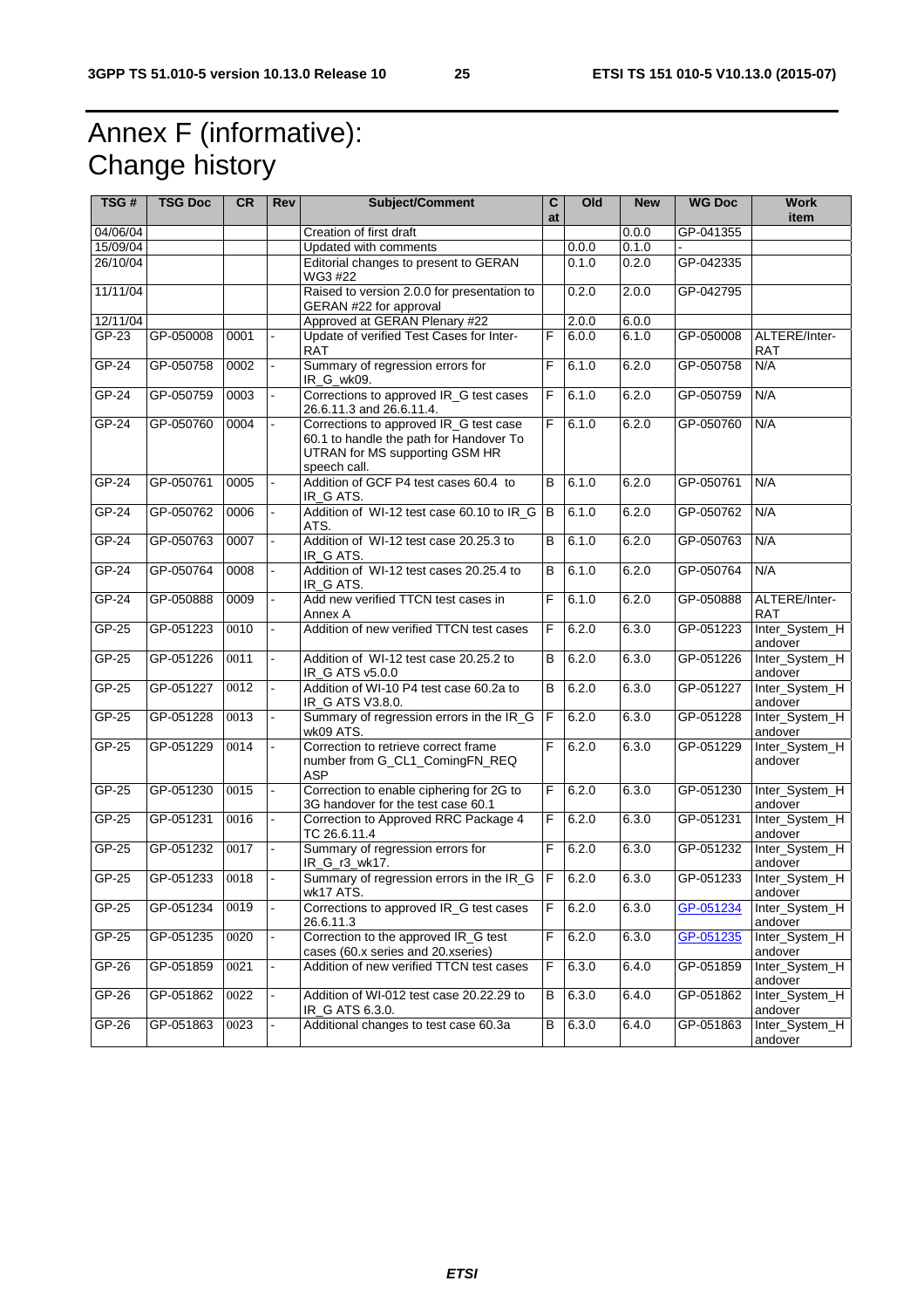| TSG#    | <b>TSG Doc</b> | CR   | Rev            | <b>Subject/Comment</b>                                                                         | $\overline{\mathbf{c}}$<br>at | Q     | <b>New</b> | <b>WG Doc</b> | <b>Work</b><br>item       |
|---------|----------------|------|----------------|------------------------------------------------------------------------------------------------|-------------------------------|-------|------------|---------------|---------------------------|
| $GP-27$ | GP-052504      | 0024 |                | Update for latest version of TTCN                                                              | F                             | 6.4.0 | 6.5.0      | GP-052504     | Inter_System_H<br>andover |
| $GP-27$ | GP-052506      | 0025 |                | Correction of approved WI-012 test case<br>20.22.29.                                           | F                             | 6.4.0 | 6.5.0      | GP-052506     | <b>TEI_Test</b>           |
| $GP-27$ | GP-052507      | 0026 | ÷.             | Corrections to approved GCF WI-10 P4<br>test cases 60.1 and 60.3a.                             | F                             | 6.4.0 | 6.5.0      | GP-052507     | TEI_Test                  |
| GP-27   | GP-052508      | 0027 |                | Corrections to approved IR_G test case<br>60.3a                                                | F                             | 6.4.0 | 6.5.0      | GP-052508     | <b>TEI_Test</b>           |
| GP-27   | GP-052509      | 0028 |                | Correction to the IR_G test case 60.6                                                          | F                             | 6.4.0 | 6.5.0      | GP-052509     | TEI_Test                  |
| $GP-27$ | GP-052510      | 0029 |                | Summary of regression errors in the wk36                                                       | $\overline{F}$                | 6.4.0 | 6.5.0      | GP-052510     | TEI_Test                  |
|         |                |      |                | IR_G ATS.                                                                                      |                               |       |            |               |                           |
| $GP-27$ | GP-052511      | 0030 | ÷.             | Summary of regression results for wk36<br>version of IR_G ATS V6.3.0                           | F                             | 6.4.0 | 6.5.0      | GP-052511     | TEI_Test                  |
| $GP-27$ | GP-052512      | 0031 |                | Summary of regression errors in the wk38<br>IR_G ATS                                           | F                             | 6.4.0 | 6.5.0      | GP-052512     | <b>TEI_Test</b>           |
| $GP-27$ | GP-052513      | 0032 |                | Summary of regression errors in the wk38<br>ATS.                                               | F                             | 6.4.0 | 6.5.0      | GP-052513     | TEI_Test                  |
| GP-28   | GP-060152      | 0034 | ÷.             | Summary of regression errors in the wk42<br>ATS.                                               | F                             | 6.5.0 | 6.6.0      | GP-060152     | Inter_System_H<br>andover |
| $GP-28$ | GP-060153      | 0035 | ä,             | Correction to IR_G_wk47 test case 60.1                                                         | F                             | 6.5.0 | 6.6.0      | GP-060153     | Inter_System_H<br>andover |
| $GP-28$ | GP-060184      | 0036 |                | Summary of regression errors in the<br>IR_G_wk49 ATS                                           | F                             | 6.5.0 | 6.6.0      | GP-060184     | Inter_System_H<br>andover |
| $GP-28$ | GP-060423      | 0033 | $\mathbf{1}$   | Update for latest version of TTCN (convert   F<br>to version 7)                                |                               | 6.5.0 | 7.0.0      | GP-060423     | Inter_System_H<br>andover |
| $GP-29$ | GP-060549      | 0037 | L.             | Update for latest version of TTCN                                                              | F                             | 7.0.0 | 7.1.0      | GP-060549     | Inter_System_H<br>andover |
| $GP-29$ | GP-060551      | 0038 |                | Correction to approved GCF WI-12/1 test<br>case 20.25.3                                        | $\mathsf F$                   | 7.0.0 | 7.1.0      | GP-060551     | Inter_System_H<br>andover |
| $GP-29$ | GP-060552      | 0039 |                | Summary of regression errors in wk03<br>IR_G ATS.                                              | F                             | 7.0.0 | 7.1.0      | GP-060552     | Inter_System_H<br>andover |
| $GP-29$ | GP-060553      | 0040 | $\blacksquare$ | Summary of regression errors in wk06<br>IR_G ATS.                                              | F                             | 7.0.0 | 7.1.0      | GP-060553     | Inter_System_H<br>andover |
| GP-30   | GP-061012      | 0041 |                | Update for the latest version of TTCN                                                          | F                             | 7.1.0 | 7.2.0      | GP-061012     | TEI                       |
| GP-30   | GP-061014      | 0042 |                | Correction to the IR_G test case 26.6.11.3 F<br>and 26.6.11.4                                  |                               | 7.1.0 | 7.2.0      | GP-061014     | <b>TEI</b>                |
| $GP-30$ | GP-061015      | 0043 | ä,             | Correction of approved IR_G test cases<br>60.1 and 60.3a                                       | F                             | 7.1.0 | 7.2.0      | GP-061015     | TEI                       |
| GP-30   | GP-061016      | 0044 |                | Correction to IR_G test case 20.22.29                                                          | F                             | 7.1.0 | 7.2.0      | GP-061016     | TEI                       |
| GP-30   | GP-061017      | 0045 |                | Addition of GCF WI17 Inter-RAT Dual                                                            | $\overline{B}$                | 7.1.0 | 7.2.0      | GP-061017     | TEI                       |
|         |                |      |                | Transfer Mode test case 41.5.1.1.1.4                                                           |                               |       |            |               |                           |
| GP-31   | GP-061539      | 0046 |                | Update for the latest version of TTCN                                                          | F                             | 7.2.0 | 7.3.0      | GP-061539     | TEI                       |
| GP-31   | GP-061541      | 0047 |                | Correction to the IR_G test cases                                                              | F                             | 7.2.0 | 7.30       | GP-061541     | <b>TEI</b>                |
| GP-31   | GP-061542      | 0048 |                | Summary of regression error in wk27 GCF<br>WI-10 and GCF WI-12 IR_G ATS                        | F                             | 7.2.0 | 7.3.0      | GP-061542     | <b>TEI</b>                |
| GP-31   | GP-061543      | 0049 |                | Correction to the IR_G test cases for the<br>activation time of the UTRAN physical<br>channels | F.                            | 7.2.0 | 7.3.0      | GP-061543     | <b>TEI</b>                |
| GP-31   | GP-061544      | 0050 |                | Correction to the IR_G test case 20.22.29                                                      | F                             | 7.2.0 | 7.3.0      | GP-061544     | TEI                       |
| GP-32   | GP-062001      | 0051 |                | Update for the latest version of TTCN                                                          | $\overline{F}$                | 7.3.0 | 7.4.0      | GP-062001     | TEI                       |
| GP-32   | GP-062002      | 0052 |                | Corrections to approved GCF WI-17 DTM<br>test case 41.5.1.1.1.4 in IR_G wk34 ATS               | F                             | 7.3.0 | 7.4.0      | GP-062002     | TEI                       |
| $GP-32$ | GP-062003      | 0053 |                | Corrections to approved GCF WI-17 DTM<br>test case 41.5.1.1.1.4 in IR_G wk38 ATS               | $\mathsf F$                   | 7.3.0 | 7.4.0      | GP-062003     | <b>TEI</b>                |
| GP-32   | GP-062004      | 0054 | ä,             | Correction to GCF WI-10 IR-G Test Case<br>60.1                                                 | F                             | 7.3.0 | 7.4.0      | GP-062004     | <b>TEI</b>                |
| GP-33   | GP-070023      | 0055 |                | Update for the latest version of TTCN                                                          | F                             | 7.4.0 | 7.5.0      | GP-070023     | TEI                       |
| GP-33   | GP-070025      | 0056 |                | Corrections to approved GCF WI-17 DTM<br>test case 41.5.1.1.1.4 in IR_G wk47 ATS               | F                             | 7.4.0 | 7.5.0      | GP-070025     | <b>TEI</b>                |
| GP-33   | GP-070026      | 0057 | ÷.             | Addition of GCF WI17 test case 47.3.4.1<br>to IR_G ATS v 7.3.0                                 | B                             | 7.4.0 | 7.5.0      | GP-070026     | TEI                       |
| $GP-33$ | GP-070027      | 0058 | ä,             | Addition of GCF WI17 Inter-RAT Dual<br>Transfer Mode test case 47.3.4.2 to IR_G<br>ATS v 7.3.0 | B                             | 7.4.0 | 7.5.0      | GP-070027     | TEI                       |
| GP-33   | GP-070028      | 0059 |                | Summary of regression error in wk49<br>IR_G ATS                                                | $\mathsf F$                   | 7.4.0 | 7.5.0      | GP-070028     | <b>TEI</b>                |
| $GP-33$ | GP-070029      | 0060 | ÷.             | Correction to IR_G cell reselection test<br>cases for SIB configuration                        | $\overline{F}$                | 7.4.0 | 7.5.0      | GP-070029     | TEI                       |
| GP-34   | GP-070578      | 0061 | $\blacksquare$ | Addition of TC Execution column and<br>update for the latest version of TTCN                   | F                             | 7.5.0 | 7.6.0      | GP-070578     | TEI                       |
| GP-34   | GP-070581      | 0063 |                | Correction to IR_G test cases 26.6.11.3<br>and 26.6.11.4                                       | $\overline{F}$                | 7.5.0 | 7.6.0      | GP-070581     | TEI                       |
| GP-34   | GP-070582      | 0064 |                | Correction to IR_G test case 20.22.29                                                          | F                             | 7.5.0 | 7.6.0      | GP-070582     | <b>TEI</b>                |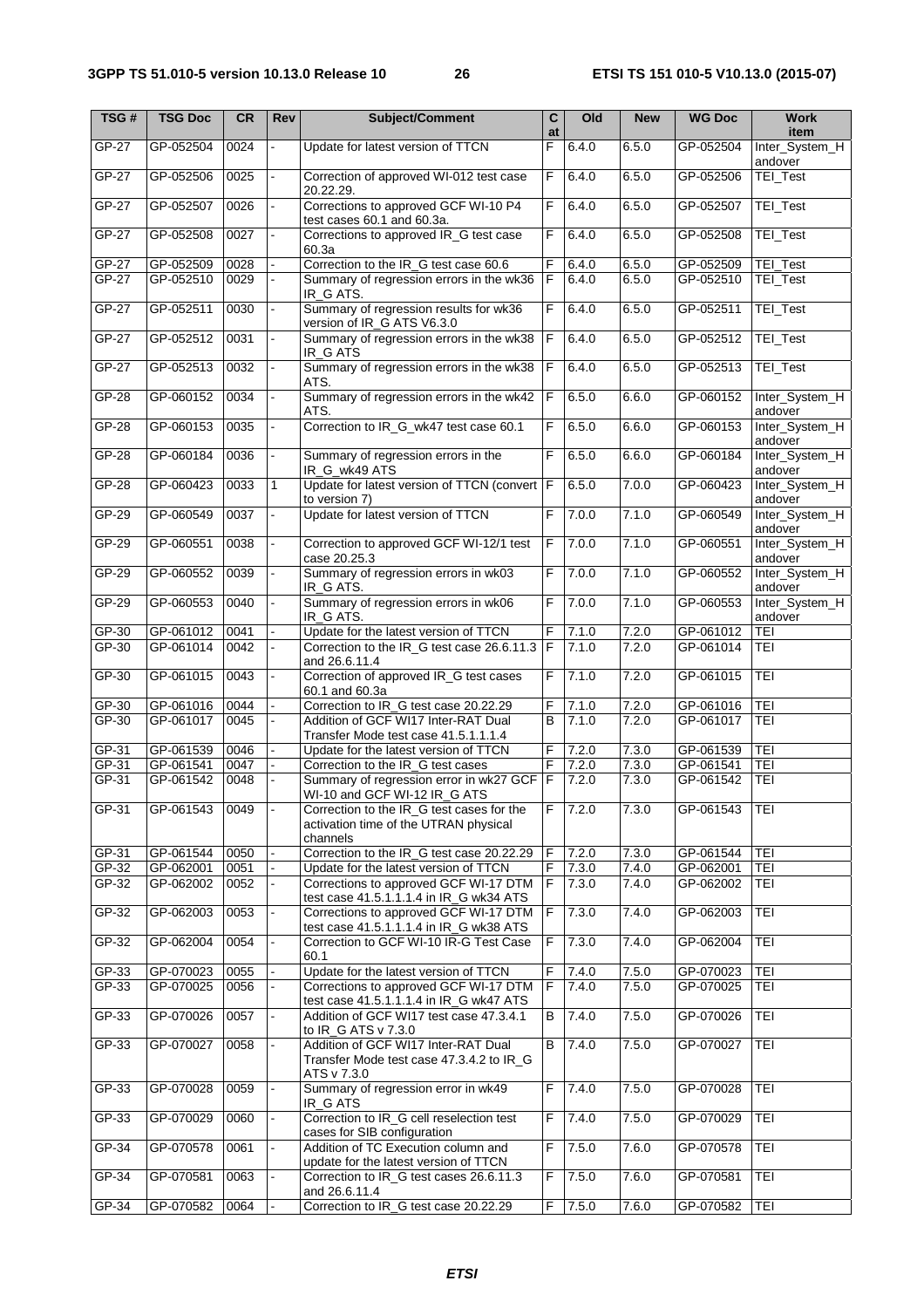| TSG#    | <b>TSG Doc</b> | CR   | Rev                      | <b>Subject/Comment</b>                                                                                      | $\mathbf c$<br>at | Old    | <b>New</b> | <b>WG Doc</b> | <b>Work</b><br>item |
|---------|----------------|------|--------------------------|-------------------------------------------------------------------------------------------------------------|-------------------|--------|------------|---------------|---------------------|
| $GP-34$ | GP-070583      | 0065 | L.                       | Correction to the applicability of the IR_G<br>test cases 60.2a and 60.3a                                   | F                 | 7.5.0  | 7.6.0      | GP-070583     | TEI                 |
| $GP-34$ | GP-070584      | 0066 | $\overline{\phantom{a}}$ | Correction for GCF WI-10 InterSystem<br>Test Cases 26.6.11.3 and 26.6.11.4                                  | F                 | 7.5.0  | 7.6.0      | GP-070584     | TEI                 |
| GP-34   | GP-070585      | 0067 | $\mathbf{r}$             | Correction to the IR_G DTM test cases<br>47.3.4.1 and 47.3.4.2.                                             | F                 | 7.5.0  | 7.6.0      | GP-070585     | TEI                 |
| GP-34   | GP-070598      | 0068 |                          | Correction to GCF IR_G test cases                                                                           | F                 | 7.5.0  | 7.6.0      | GP-070598     | <b>TEI</b>          |
| GP-35   | GP-071107      | 0069 | ÷.                       | Add the word "informative" for TC<br>executions and update for the latest<br>version of TTCN                | F                 | 7.6.0  | 7.7.0      | GP-071107     | TEI                 |
| GP-35   | GP-071109      | 0070 |                          | Corrections to IR_G test cases                                                                              | F                 | 7.6.0  | 7.7.0      | GP-071109     | <b>TEI</b>          |
| GP-36   | GP-071589      | 0071 |                          | Correction to a PIXIT and update for the<br>latest version of TTCN                                          | F                 | 7.7.0  | 7.8.0      | GP-071589     | TEI                 |
| $GP-36$ | GP-071591      | 0072 | $\blacksquare$           | TTCN Correction in IR_G test case<br>20.25.3                                                                | F                 | 7.7.0  | 7.8.0      | GP-071591     | TEI                 |
| $GP-37$ | GP-080015      | 0073 |                          | Update for the latest version of TTCN                                                                       | F                 | 7.8.0  | 7.9.0      | GP-080015     | TEI                 |
| GP-38   | GP-080759      | 0074 |                          | CR 51.010-5-0074 rev 1 Update for the<br>latest version of TTCN (Rel-7)                                     | F                 | 7.9.0  | 7.10.0     | GP-080759     | TEI                 |
| $GP-38$ | GP-080460      | 0075 |                          | CR 51.010-5-0075 Summary of regression F<br>errors in wk10 IR_G ATS (Rel-7)                                 |                   | 7.9.0  | 7.10.0     | GP-080460     | <b>TEI</b>          |
| GP-39   | GP-080977      | 0076 | $\blacksquare$           | CR 51.010-5-0076 Update for the latest<br>version of TTCN (Rel-7)                                           | F                 | 7.10.0 | 7.11.0     | GP-080977     | TEI                 |
| GP-39   | GP-080981      | 0077 |                          | CR 51.010-5-0077 Correction to the<br>preamble used for IR_G Test cases (Rel-<br>7)                         | F                 | 7.10.0 | 7.11.0     | GP-080981     | TEI                 |
| GP-39   | GP-080982      | 0078 |                          | CR 51.010-5-0078 Correction to IR_G<br>Test case 60.6 (Rel-7)                                               | F                 | 7.10.0 | 7.11.0     | GP-080982     | TEI                 |
| GP-40   | GP-081470      | 0079 | $\blacksquare$           | CR 51.010-5-0079 Update for the latest<br>version of TTCN                                                   | F                 | 7.11.0 | 7.12.0     | GP-081470     | <b>TEI</b>          |
|         |                |      |                          | Upgraded to Rel-8 without tech change                                                                       |                   | 7.12.0 | 8.0.0      |               |                     |
|         |                |      |                          | TTCN and ASN.1 added                                                                                        |                   | 8.0.0  | 8.0.1      |               |                     |
| GP-41   | GP-090016      | 0081 | ÷,                       | CR 51.010-5-0081 Update for the latest<br>version of TTCN                                                   | $\sf B$           | 8.0.1  | 8.1.0      | GP-090016     | <b>TEI</b>          |
| GP-41   | GP-090396      | 0080 | $\mathbf{1}$             | Update of TS 51.010-5-0080 from Rel-7 to<br>Rel-8 (Release 7)                                               | B                 | 8.0.1  | 8.1.0      | GP-090396     | <b>TEI</b>          |
| GP-42   | GP-090579      | 0082 | $\overline{\phantom{a}}$ | CR 51.010-5-0082 Update for the latest<br>version of TTCN                                                   | $\overline{B}$    | 8.1.0  | 8.2.0      | GP-090579     | TEI                 |
| $GP-42$ | GP-090581      | 0083 |                          | CR 51.010-5-0083 Correction to the IR_G<br>test cases 60.2a and 60.3a                                       | В                 | 8.1.0  | 8.2.0      | GP-090581     | TEI                 |
| GP-43   | GP-091205      | 0084 | $\blacksquare$           | CR 51.010-5-0084 Update for the latest<br>version of TTCN                                                   | B                 | 8.2.0  | 8.3.0      | GP-091205     | TEI8                |
| $GP-43$ | GP-091206      | 0085 |                          | CR 51.010-5-0085 GCF WI-010:<br>Adaptation to TSO o_P_CheckClassmark3<br>for Rel8                           | B                 | 8.2.0  | 8.3.0      | GP-091206     | TEI8                |
| $GP-44$ | GP-091863      | 0086 |                          | CR 51.010-5-0086 Update for the latest<br>version of TTCN                                                   | F                 | 8.3.0  | 9.0.0      | GP-091863     | TEI                 |
| GP-44   | GP-091865      | 0087 |                          | CR 51.010-5-0087 Correction to ciphering<br>configuration for the IR_G test cases                           | F                 | 8.3.0  | 9.0.0      | GP-091865     | <b>TEI</b>          |
| GP-44   | GP-091866      | 0088 |                          | CR 51.010-5-0088 Correction to WK37<br>IR_G test cases (1)                                                  | F                 | 8.3.0  | 9.0.0      | GP-091866     | TEI                 |
| $GP-44$ | GP-091867      | 0089 |                          | CR 51.010-5-0089 Correction to WK37<br>IR_G test cases (2)                                                  | F                 | 8.3.0  | 9.0.0      | GP-091867     | TEI                 |
| $GP-44$ | GP-091868      | 0090 |                          | CR 51.010-5-0090 Addition of GCF WI<br>101 Rel-7 Snow 3G InterRAT test case<br>20.22.29b                    | $\overline{B}$    | 8.3.0  | 9.0.0      | GP-091868     | TEI7                |
| GP-44   | GP-091869      | 0091 |                          | CR 51.010-5-0091 Addition of GCF WI<br>101 Rel-7 Snow 3G InterRAT test case<br>20.22.29a                    | В                 | 8.3.0  | 9.0.0      | GP-091869     | TEI7                |
| $GP-44$ | GP-091870      | 0092 |                          | CR 51.010-5-0092 Addition of GCF WI<br>101 Rel-7 Snow 3G InterRAT test case<br>60.1a                        | B                 | 8.3.0  | 9.0.0      | GP-091870     | TEI7                |
|         |                |      |                          | Correction in history table                                                                                 | ä,                | 9.0.0  | 9.0.1      |               |                     |
| $GP-45$ | GP-100500      | 0093 | 1                        | CR 51.010-5-0093 Formal closing of<br>51.010-5 V8.3.0                                                       | В                 | 9.0.1  | 9.1.0      | GP-100500     | TEI8                |
| GP-46   | GP-100651      | 0094 |                          | CR 51.010-5-0094 Update for the latest<br>version of TTCN                                                   | F                 | 9.1.0  | 9.2.0      | GP-100651     | TEI                 |
| $GP-46$ | GP-100655      | 0095 |                          | CR 51.010-5-0095 Correction to TTCN for<br>IR_G test cases 20.22.29a and 20.22.29b                          | $\overline{F}$    | 9.1.0  | 9.2.0      | GP-100655     | TEI                 |
| $GP-46$ | GP-100656      | 0096 | $\blacksquare$           | CR 51.010-5-0096 Adaptation to TSO<br>o_P_CheckClassmark3 due to changes<br>mentioned in prose CR GP-100534 | F                 | 9.1.0  | 9.2.0      | GP-100656     | <b>TEI</b>          |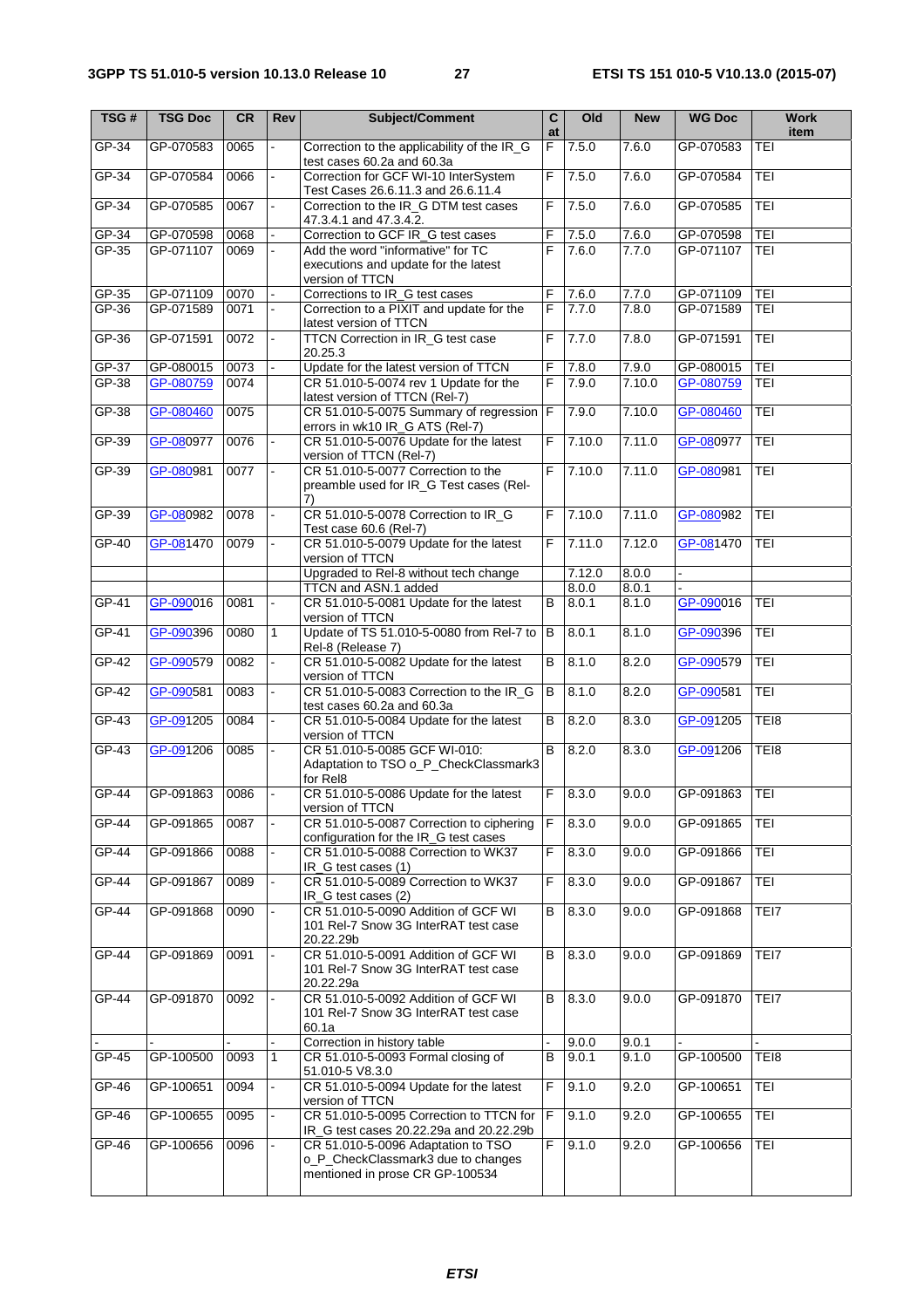| TSG#         | <b>TSG Doc</b> | CR   | Rev            | Subject/Comment                                                                                        | $\overline{c}$<br>at | Old    | <b>New</b> | <b>WG Doc</b> | <b>Work</b><br>item       |
|--------------|----------------|------|----------------|--------------------------------------------------------------------------------------------------------|----------------------|--------|------------|---------------|---------------------------|
| $GP-46$      | GP-100657      | 0097 |                | CR 51.010-5-0097 Correction to WK10<br>IR_G test cases                                                 | F                    | 9.1.0  | 9.2.0      | GP-100657     | TEI                       |
| $GP-46$      | GP-100658      | 0098 |                | CR 51.010-5-0098 Correction to test case<br>60.1a                                                      | $\overline{F}$       | 9.1.0  | 9.2.0      | GP-100658     | TEI                       |
| <b>GP-47</b> | GP-101097      | 0100 | $\omega$       | CR 51.010-5-0100 Correction to GCF WI-<br>010 IR_G test cases                                          | $\overline{F}$       | 9.2.0  | 9.3.0      | GP-101097     | TEI_Test                  |
| GP-47        | GP-101098      | 0101 |                | CR 51.010-5-0101 Correction to the IR_G<br><b>Test Suite</b>                                           | E                    | 9.2.0  | 9.3.0      | GP-101098     | TEI_Test                  |
| $GP-47$      | GP-101530      | 0099 | 1              | CR 51.010-5-0099 Update for the latest<br>version of TTCN                                              | F                    | 9.2.0  | 9.3.0      | GP-101530     | <b>TEI_Test</b>           |
| GP-47        | GP-101574      | 0102 | $\mathbf{1}$   | CR 51.010-5-0102 Addition of Part 7                                                                    | F                    | 9.2.0  | 9.3.0      | GP-101574     | AGNSSTP-<br><b>MStest</b> |
| $GP-48$      | GP-101672      | 0103 |                | CR 51.010-5-0103 Update for the latest<br>version of TTCN                                              | F                    | 9.3.0  | 9.4.0      | GP-101672     | TEI_Test                  |
| $GP-48$      | GP-101673      | 0104 |                | CR 51.010-5-0104 Correction to test case<br>20.25.2, 20.25.3, 20.25.4                                  | E                    | 9.3.0  | 9.4.0      | GP-101673     | TEI_Test                  |
| $GP-49$      | GP-110058      | 0105 |                | CR 51.010-5-0105 Update for the latest<br>version of TTCN                                              | F                    | 9.4.0  | 9.5.0      | GP-110058     | <b>TEI_Test</b>           |
| $GP-49$      | GP-110068      | 0106 |                | CR 51.010-5-0106 Correction to the IR_G<br><b>Test Suite</b>                                           | F                    | 9.4.0  | 9.5.0      | GP-110068     | <b>TEI_Test</b>           |
| $GP-50$      | GP-110838      | 0107 | $\mathbf{1}$   | CR 51.010-5-0107 Update for the latest<br>version of TTCN                                              | F                    | 9.5.0  | 9.6.0      | GP-110838     | <b>TEI_Test</b>           |
| $GP-51$      | GP-111043      | 0108 |                | CR 51.010-5-0108 Update for the latest<br>version of TTCN                                              | F                    | 9.6.0  | 9.7.0      | GP-111043     | <b>TEI_Test</b>           |
| GP-51        | GP-111044      | 0109 |                | CR 51.010-5-0109 Correction to the test<br>cases 26.6.11.3 and 26.6.11.4                               | F                    | 9.6.0  | 9.7.0      | GP-111044     | TEI_Test                  |
| GP-52        | GP-111501      | 0110 |                | CR 51.010-5-0110 Update for the latest<br>version of TTCN                                              | F                    | 9.7.0  | 9.8.0      | GP-111501     | TEI_Test                  |
| $GP-53$      | GP-120029      | 0111 |                | CR 51.010-5-0111 Update for the latest<br>version of TTCN                                              | F                    | 9.8.0  | 9.9.0      | GP-120029     | TEI_Test                  |
| $GP-53$      | GP-120030      | 0112 |                | CR 51.010-5-0112 Correction to test case<br>26.6.11.3, 26.6.11.4                                       | $\overline{F}$       | 9.8.0  | 9.9.0      | GP-120030     | TEI_Test                  |
| $GP-53$      |                |      |                | Updated to Rel-10 with no change as a<br>consequence of upgrade of 51.010-1 and<br>51.010-2 to Rel-10. |                      | 9.9.0  | 10.0.0     |               |                           |
| $GP-54$      | GP-120522      | 0115 |                | CR 51.010-5-0115 Correction to test<br>cases 20.22.29, 20.22.29a, 20.22.29b                            | F                    | 10.0.0 | 10.1.0     | GP-120522     | TEI_Test                  |
| $GP-54$      | GP-120529      | 0114 | $\mathbf{1}$   | CR 51.010-5-0114 Update for the latest<br>version of TTCN                                              | F                    | 10.0.0 | 10.1.0     | GP-120529     | TEI_Test                  |
| $GP-54$      |                |      |                | In A.2.2, corrected the TTCN file reference F<br>to IR_Gva10.MP.                                       |                      | 10.0.0 | 10.1.0     |               | $\overline{a}$            |
| $GP-55$      | GP-120819      | 0116 |                | CR 51.010-5-0116 Update for the latest<br>version of TTCN                                              | F                    | 10.1.0 | 10.2.0     | GP-120819     | TEI_Test                  |
| GP-56        | GP-121216      | 0117 |                | CR 51.010-5-0117 Update for the latest<br>version of TTCN                                              | F                    | 10.2.0 | 10.3.0     | GP-121216     | TEI_Test                  |
| GP-57        | GP-130009      | 0118 |                | CR 51.010-5-0118 Update for the latest<br>version of TTCN                                              | F                    | 10.3.0 | 10.4.0     | GP-130009     | TEI_Test                  |
| $GP-57$      | GP-130011      | 0120 |                | CR 51.010-5-0120 Correction to IR_G TC<br>60.6                                                         | F                    | 10.3.0 | 10.4.0     | GP-130011     | <b>TEI_Test</b>           |
| GP-57        | GP-130324      | 0119 | $\mathbf{1}$   | CR 51.010-5-0119 Correction to Selection<br>expression of IR_G TC 26.6.11.3                            | F                    | 10.3.0 | 10.4.0     | GP-130324     | TEI_Test                  |
| $GP-58$      | GP-130342      | 0122 | $\blacksquare$ | CR 51.010-5-0122 Correction to Selection<br>expression of IR_G TC 26.6.11.3                            | $\overline{F}$       | 10.4.0 | 10.5.0     | GP-130342     | TEI_Test                  |
| GP-58        | GP-130379      | 0121 | $\mathbf{1}$   | CR 51.010-5-0121 Update for the latest<br>version of TTCN                                              | F                    | 10.4.0 | 10.5.0     | GP-130379     | <b>TEI_Test</b>           |
| GP-59        | GP-130590      | 0123 |                | CR 51.010-5-0123 Update for the latest<br>version of TTCN                                              | F                    | 10.5.0 | 10.6.0     | GP-130590     | TEI_Test                  |
| GP-59        | GP-130591      | 0124 | $\blacksquare$ | CR 51.010-5-0124 Correction of UTRA<br>IR_G TC 41.5.1.1.1.4                                            | F                    | 10.5.0 | 10.6.0     | GP-130591     | <b>TEI_Test</b>           |
|              |                |      |                | Replacement of contents of zip file with<br>correct Spec                                               |                      | 10.6.0 | 10.6.1     |               |                           |
| $GP-60$      | GP-130942      | 0126 | $\mathbf{1}$   | CR 51.010-5-0126 Update for the latest<br>version of TTCN                                              | F                    | 10.6.1 | 10.7.0     | GP-130942     | TEI_Test                  |
| $GP-60$      | GP-130943      | 0127 | $\mathbf{1}$   | CR 51.010-5-0127 Correction to IR_G<br>testcase 26.6.11.3                                              | F                    | 10.6.1 | 10.7.0     | GP-130943     | TEI_Test                  |
| $GP-60$      | GP-130944      | 0128 | $\mathbf{1}$   | CR 51.010-5-0128 Correction to IR_G<br>testcase 20.25.4                                                | F                    | 10.6.1 | 10.7.0     | GP-130944     | TEI_Test                  |
| GP-60        | GP-130945      | 0129 | $\mathbf{1}$   | CR 51.010-5-0129 Correction in order of<br>AT commands for activating PDP context                      | F                    | 10.6.1 | 10.7.0     | GP-130945     | TEI_Test                  |
| GP-61        | GP-140034      | 0130 |                | CR 51.010-5-0130 Update for the latest<br>version of TTCN                                              | F                    | 10.7.0 | 10.8.0     | GP-140034     | TEI_Test                  |
| $GP-61$      | GP-140035      | 0131 |                | CR 51.010-5-0131 Correction to IR_G test  F<br>case 41.5.1.1.1.4                                       |                      | 10.7.0 | 10.8.0     | GP-140035     | TEI_Test                  |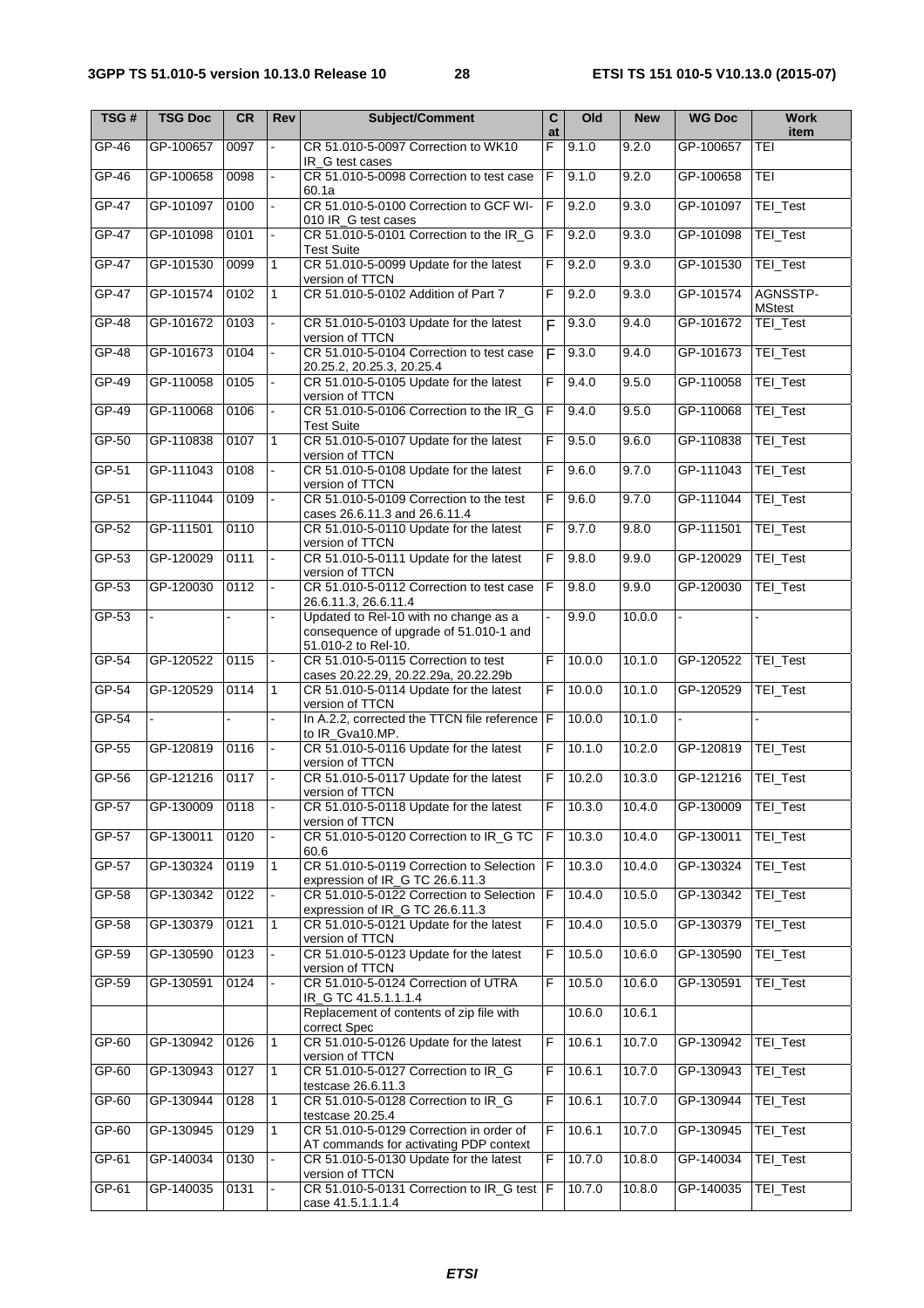| TSG#  | <b>TSG Doc</b> | <b>CR</b> | <b>Rev</b> | <b>Subject/Comment</b>                                                                                                      | С<br>at | Old     | <b>New</b> | <b>WG Doc</b> | <b>Work</b><br>item |
|-------|----------------|-----------|------------|-----------------------------------------------------------------------------------------------------------------------------|---------|---------|------------|---------------|---------------------|
| GP-61 | GP-140036      | 0132      |            | CR 51.010-5-0132 Correction to IR G TC<br>60.6                                                                              | F       | 10.7.0  | 10.8.0     | GP-140036     | TEI_Test            |
| GP-62 | GP-140257      | 0133      |            | CR 51.010-5-0133 Update for the latest<br>version of TTCN                                                                   | F       | 10.8.0  | 10.9.0     | GP-140257     | TEI Test            |
| GP-62 | GP-140258      | 0134      |            | CR 51.010-5-0134 Correcting the PICS<br>implementation in TTCN as per<br>specification 51.010-1(GP-140098) and<br>51.010-2. | F       | 10.8.0  | 10.9.0     | GP-140258     | TEI Test            |
| GP-62 | GP-140259      | 0135      |            | CR 51.010-5-0135 Correction to IR G<br>Test Suite in                                                                        | F       | 10.8.0  | 10.9.0     | GP-140259     | TEI Test            |
| GP-63 | GP-140510      | 0136      |            | CR 51.010-5-0136 Update for the latest<br>version of TTCN                                                                   | F       | 10.9.0  | 10.10.0    | GP-140510     | TEI10_Test          |
| GP-64 | GP-140763      | 0137      |            | CR 51.010-5-0137 Update for the latest<br>version of TTCN                                                                   | E       | 10.10.0 | 10.11.0    | GP-140763     | TEI Test            |
| GP-64 | GP-140791      | 0138      |            | CR 51.010-5-0138 Update of Foreword,<br>Introduction and section 1                                                          | F       | 10.10.0 | 10.11.0    | GP-140791     | <b>TEI Test</b>     |
| GP-65 | GP-150026      | 0139      |            | CR 51.010-5-0139 Update for the latest<br>version of TTCN                                                                   | F       | 10.11.0 | 10.12.0    | GP-150026     | TEI Test            |
| GP-65 | GP-150027      | 0140      |            | CR 51.010-5-0140 Correction to IR_G test   F<br>case 60.1a                                                                  |         | 10.11.0 | 10.12.0    | GP-150027     | TEI Test            |
| GP-65 | GP-150028      | 0141      |            | CR 51.010-5-0141 Addition of GCF WI-<br>187 Rel-9 A5/4 InterRAT test case 60.1b                                             | F       | 10.11.0 | 10.12.0    | GP-150028     | TEI Test            |
| GP-65 | GP-150029      | 0142      |            | CR 51.010-5-0142 Addition of GCF WI-<br>188 Rel-9 UEA2/UIA2 and GEA4 test case<br>20.22.29c                                 | F       | 10.11.0 | 10.12.0    | GP-150029     | TEI Test            |
| GP-66 | GP-150343      | 0143      |            | CR 51.010-5-0143 Update for the latest<br>version of TTCN                                                                   |         | 10.12.0 | 10.13.0    | GP-150343     | TEI Test            |